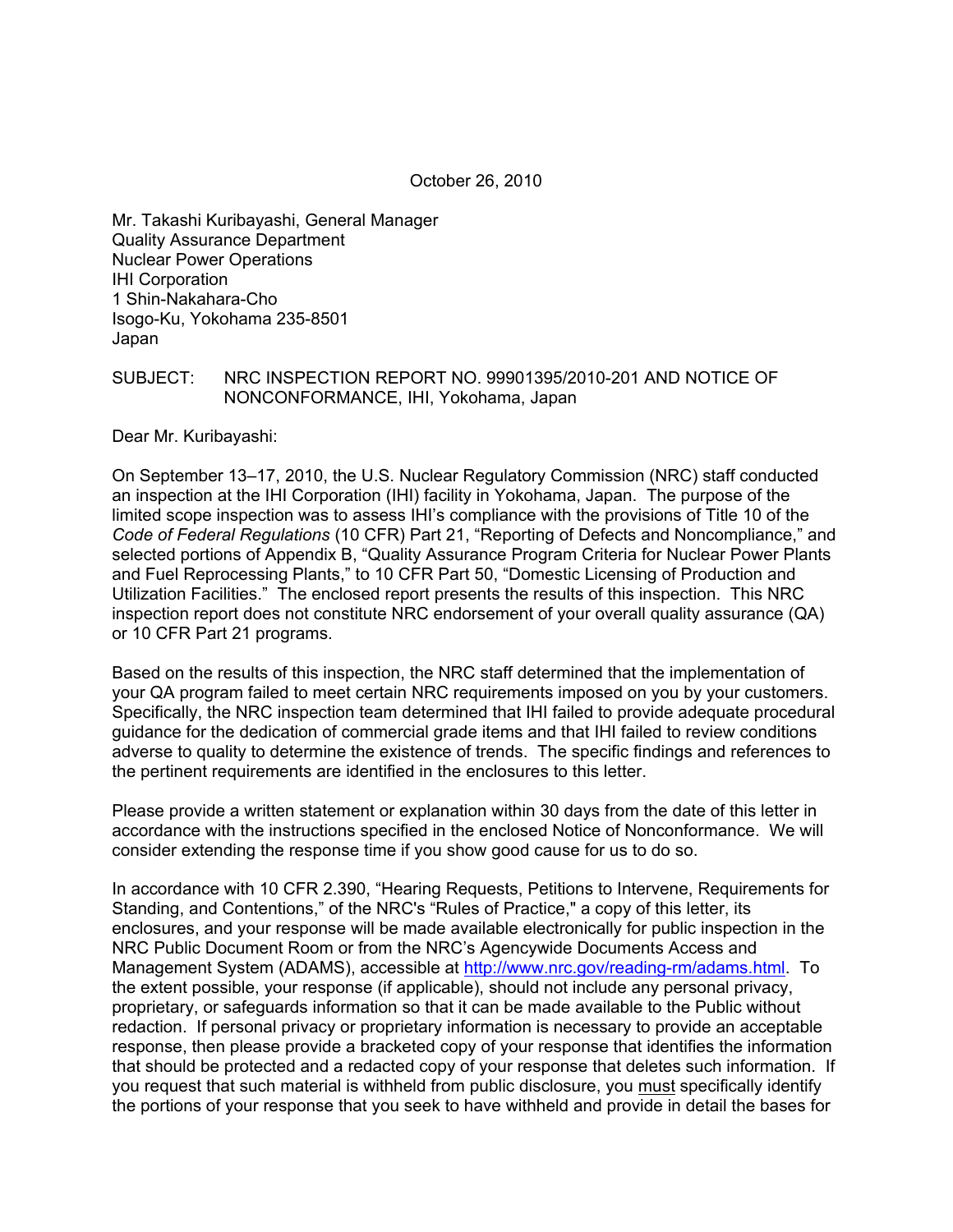T. Kuribayashi  $-2 -$ 

your claim (e.g., explain why the disclosure of information will create an unwarranted invasion of personal privacy or provide the information required by 10 CFR 2.390(b) to support a request for withholding confidential commercial or financial information). If Safeguards Information is necessary to provide an acceptable response, please provide the level of protection described in 10 CFR 73.21, "Protection of Safeguards Information: Performance Requirements."

Sincerely,

 */RA/* 

 Richard Rasmussen, Chief Quality and Vendor Branch 2 Division of Construction Inspection & Operational Programs Office of New Reactors

Docket No. 99901395

Enclosures:

- 1. Notice of Nonconformance
- 2. Inspection Report No. 99901395/2010-201 and Attachment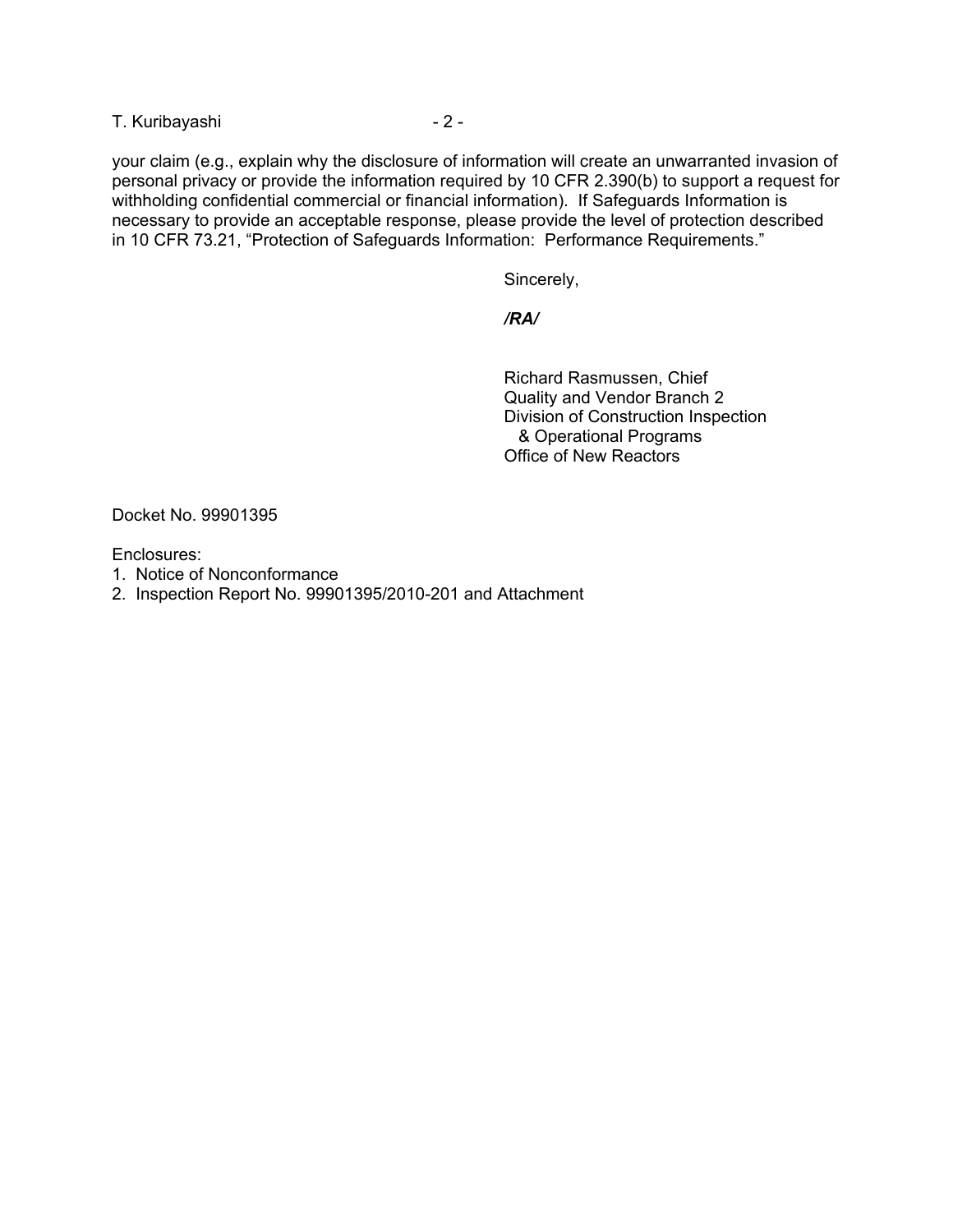your claim (e.g., explain why the disclosure of information will create an unwarranted invasion of personal privacy or provide the information required by 10 CFR 2.390(b) to support a request for withholding confidential commercial or financial information). If Safeguards Information is necessary to provide an acceptable response, please provide the level of protection described in 10 CFR 73.21.

Sincerely,

 */RA/* 

 Richard Rasmussen, Chief Quality and Vendor Branch 2 Division of Construction Inspection & Operational Programs

Office of New Reactors Docket No. 99901395 Enclosures:

1. Notice of Nonconformance

2. Inspection Report No. 99901395/2010-201 and Attachment

DISTRIBUTION:

| ------------<br>RidsNroDcipCQVA | RidsNroDcipCQVB | RidsNroDcip   | RMcIntyre     | <b>JHeisserer</b> |
|---------------------------------|-----------------|---------------|---------------|-------------------|
| <b>SCrane</b>                   | TSteingass      | RidsNrrDeEQVB | <b>LDudes</b> | MNorato           |
| takashi kuribayashi@ihi.co.jp   |                 |               |               |                   |

|               | ADAMS Accession No.: ML102870167 |                        | Parallel Concurrence | *concurred via email | <b>NRO-001</b>   |
|---------------|----------------------------------|------------------------|----------------------|----------------------|------------------|
| <b>OFFICE</b> | NRO/DE/CIB2                      | RII/DCI/CIB3           | NRO/DCIP/CQVB        | NRO//DCIP/CQVB       | NRO/DCIP/CAEB/BC |
| <b>NAME</b>   | TSteingass (via email)           | JHeisserer (via email) | SCrane               | RMcIntyre            | TFrye            |
| <b>DATE</b>   | 10/22/10                         | 10/13/10               | 10/25/10             | 10/15/10             | 10/26/10         |
| <b>OFFICE</b> | NRO/DCIP/CQVB/BC                 |                        |                      |                      |                  |
| <b>NAME</b>   | RRasmussen                       |                        |                      |                      |                  |
| <b>DATE</b>   | 10/26/2010                       |                        |                      |                      |                  |

**OFFICIAL RECORD COPY**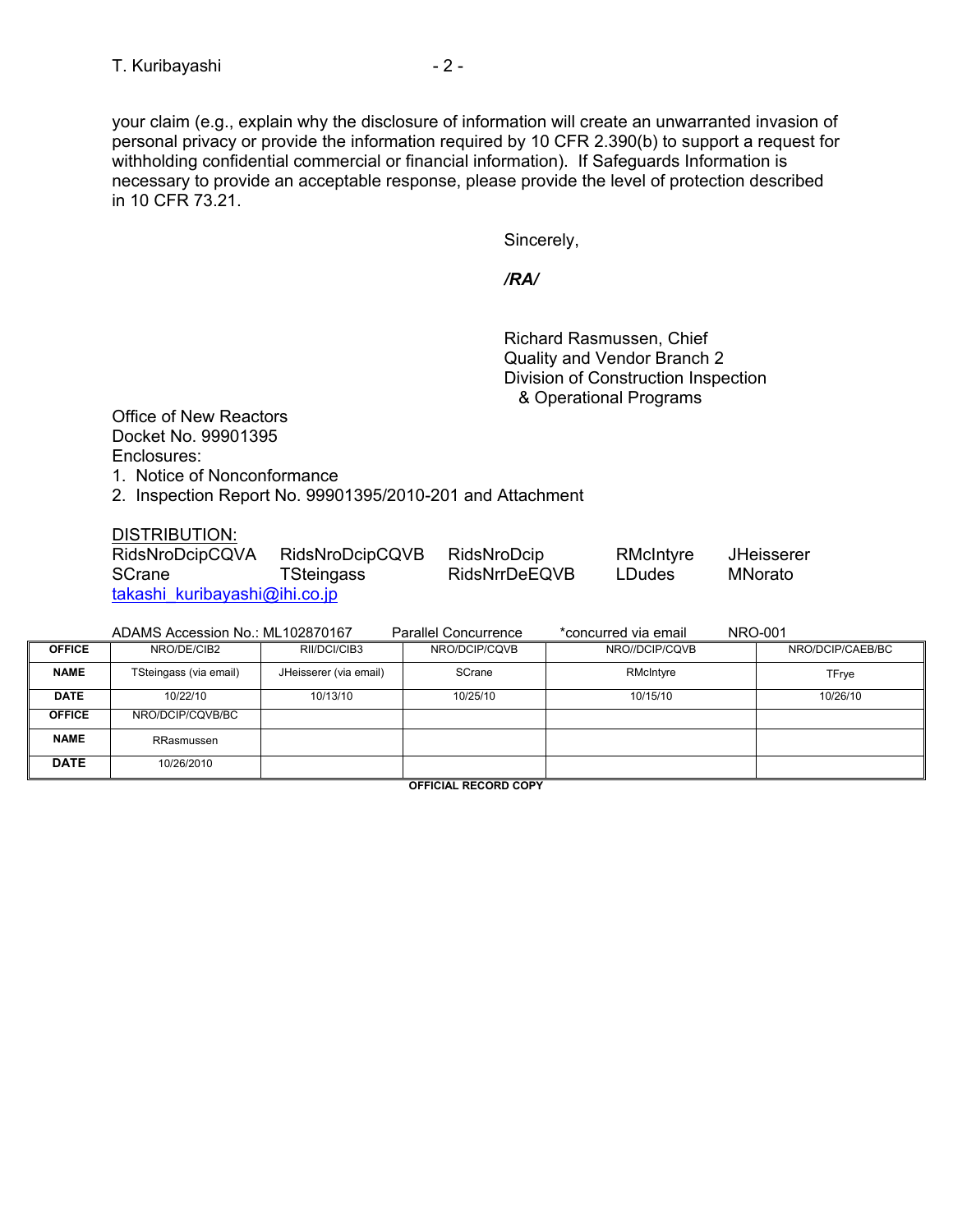### **NOTICE OF NONCONFORMANCE**

IHI Corporation Docket Number 99901395 Yokohama, Japan Inspection Report Number 2010-201

Based on the results of a U.S. Nuclear Regulatory Commission (NRC) inspection conducted at the IHI Corporation (IHI) facility in Yokohama, Japan, on September 13–17, 2010, certain activities were not conducted in accordance with NRC requirements that were contractually imposed on IHI by NRC licensees:

A. Criterion V, "Instructions, Procedures, and Drawings," of Appendix B, "Quality Assurance Criteria for Nuclear Power Plants and Fuel Reprocessing Plants," to Title 10 of the *Code of Federal Regulations* (10 CFR) Part 50, "Domestic Licensing of Production and Utilization Facilities," states, in part, that "activities affecting quality shall be prescribed by documented instructions, procedures, or drawings, of a type appropriate to the circumstances and shall be accomplished in accordance with these instructions, procedures, or drawings."

 Part 21 of Title 10 of the *Code of Federal Regulations* (10 CFR Part 21), "Reporting of Defects and Noncompliance," Section 21.3 of 10 CFR Part 21 (10 CFR 21.3),  *"Definitions," Dedication*, states, in part, that the dedication process must be conducted in accordance with the applicable provisions of Appendix B to 10 CFR Part 50 (Appendix B), "Quality Assurance Criteria for Nuclear Power Plants and Fuel Reprocessing Plants."

 IHI Procedure IBR A13-30003, "Control Procedure for Dedication of Commercial Grade Item," Revision G, dated September 10, 2010, provides the methods for the dedication of commercial-grade items and/or services used in nuclear safety applications.

 IHI Drawing No. 022K095, "Specification of Quality Program (Commercial Grade Item)," Revision 0, dated October 21, 2009, defines the quality assurance requirements for commercial-grade items for the containment vessels for Vogtle Electric Generating Plant, Units 3 and 4.

 Contrary to the above, as of September 17, 2010, IHI failed to provide adequate procedural guidance in IBR A13-30003 for the dedication of commercial-grade items. Specifically:

- IHI procedures such as IBR A13-30003 and IHI Drawing no 022K095 did not provide adequate guidance for including specific provisions or methodology for identification of the critical characteristics and their verification/acceptance methods to be performed during the conduct of the IHI vendor survey specific to the item being dedicated.
- IBR A13--30003 did not include the appropriate definitions from 10 CFR 21.3, "Definitions," applicable to the dedication of commercial-grade items. The NRC inspection team noted that the procedure did not include the correct definitions for "commercial-grade item" and "basic component" and also did not include definitions for "critical characteristics," "dedication," and "dedicating entity," as defined in 10 CFR Part 21.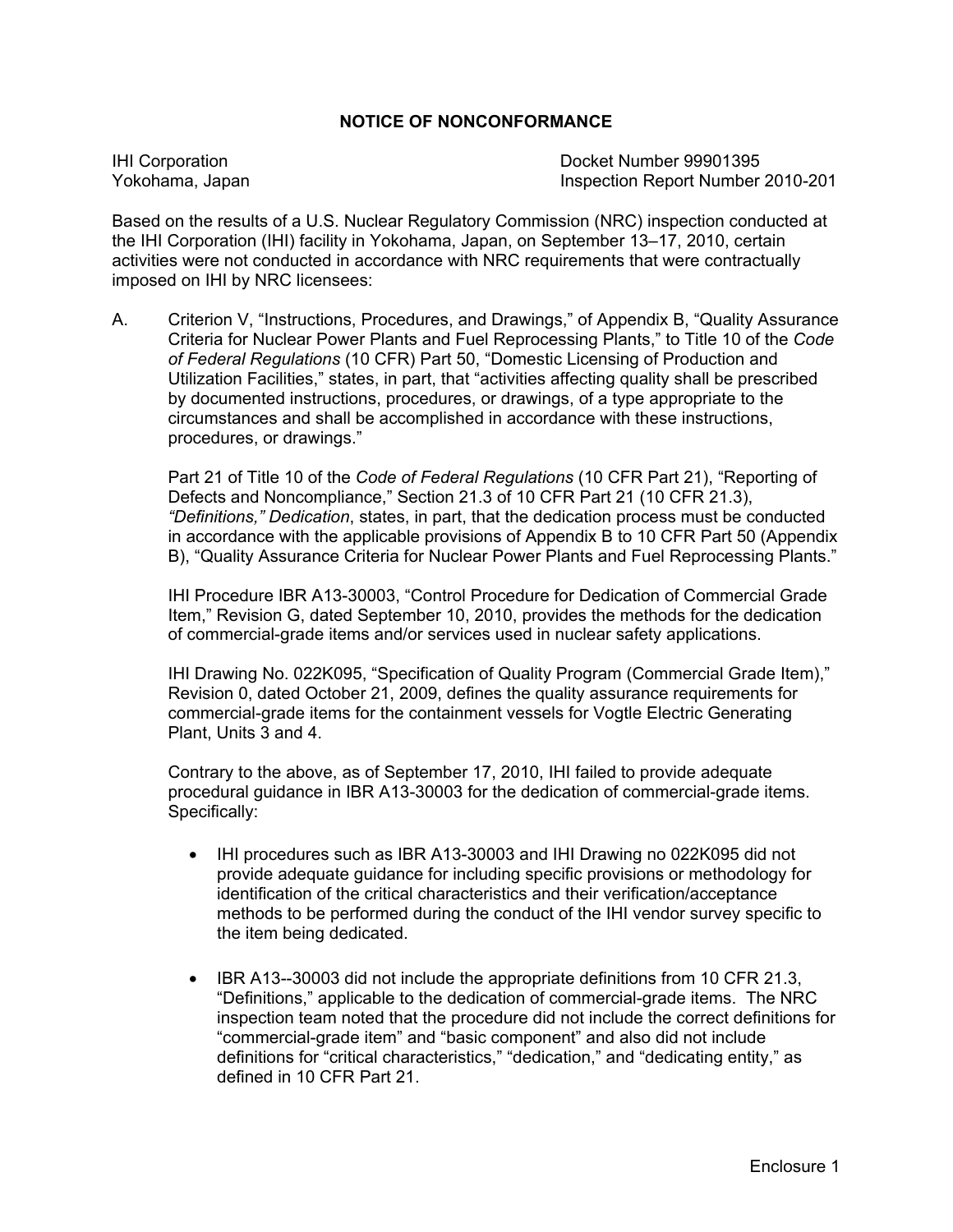• IHI procedures, such as IBR A13-30003 and IHI Drawing No. 022K095, did not provide adequate guidance for the development of sampling inspection plans consistent with known industry standards. The NRC inspection team determined that IHI's sampling plan methodology was inconsistent with the guidance described in Electric Power Research Institute (EPRI) 7218, "Guideline for Sampling in the Commercial-Grade Item Acceptance Process," dated January 1999, for the use of normal, reduced, or tightened sampling plans.

This issue is identified as Nonconformance 99901395/2010-201-01.

B. Criterion XVI, "Corrective Action," of Appendix B to 10 CFR Part 50 states that "measures shall be established to assure that conditions adverse to quality, such as failures, malfunctions, deficiencies, deviations, defective material and equipment, and nonconformances are promptly identified and corrected. In the case of significant conditions adverse to quality, the measures shall assure that the cause of the condition is determined and corrective action taken to preclude repetition. The identification of the significant condition adverse to quality, the cause of the condition, and the corrective action taken shall be documented and reported to appropriate levels of management."

IHI is committed to American Society of Mechanical Engineers NQA-1-1994, "Quality Assurance Requirements for Nuclear Facility Applications," Nonmandatory Appendix 16A-1, which states, in part, that conditions adverse to quality should be reviewed to determine the existence of trends. The significance of identified trends should be classified to determine whether further action is necessary.

Contrary to the above, as of September 17, 2010, IHI failed to review conditions adverse to quality to determine the existence of trends. The NRC inspection team identified 5 instances involving IHI operators failing to appropriately follow procedures that led to nonconforming conditions for US and Chinese components. These 5 instances occurred over a 12 month period.

This issue is identified as Nonconformance 99901395/2010-201-02.

Please provide a written statement or explanation to the U.S. Nuclear Regulatory Commission, ATTN: Document Control Desk, Washington, DC 20555-0001, with a copy to the Chief, Quality and Vendor Branch 1, Division of Construction Inspection and Operational Programs, Office of New Reactors, within 30 days of the date of the letter transmitting this Notice of Nonconformance. This reply should be clearly marked as a "Reply to a Notice of Nonconformance" and should include for each noncompliance: (1) the reason for the noncompliance or, if contested, the basis for disputing the noncompliance, (2) the corrective steps that have been taken and the results achieved, (3) the corrective steps that will be taken to avoid noncompliance, and (4) the date when your corrective action will be completed. Where good cause is shown, the NRC will consider extending the response time.

Because your response will be made available electronically for public inspection in the NRC Public Document Room or from the NRC'S Agencywide Documents Access and Management System (ADAMS), which is accessible from the NRC Web site at http://www.nrc.gov/reading-rm/adams.html, to the extent possible, it should not include any personal privacy, proprietary, or safeguards information so that it can be made available to the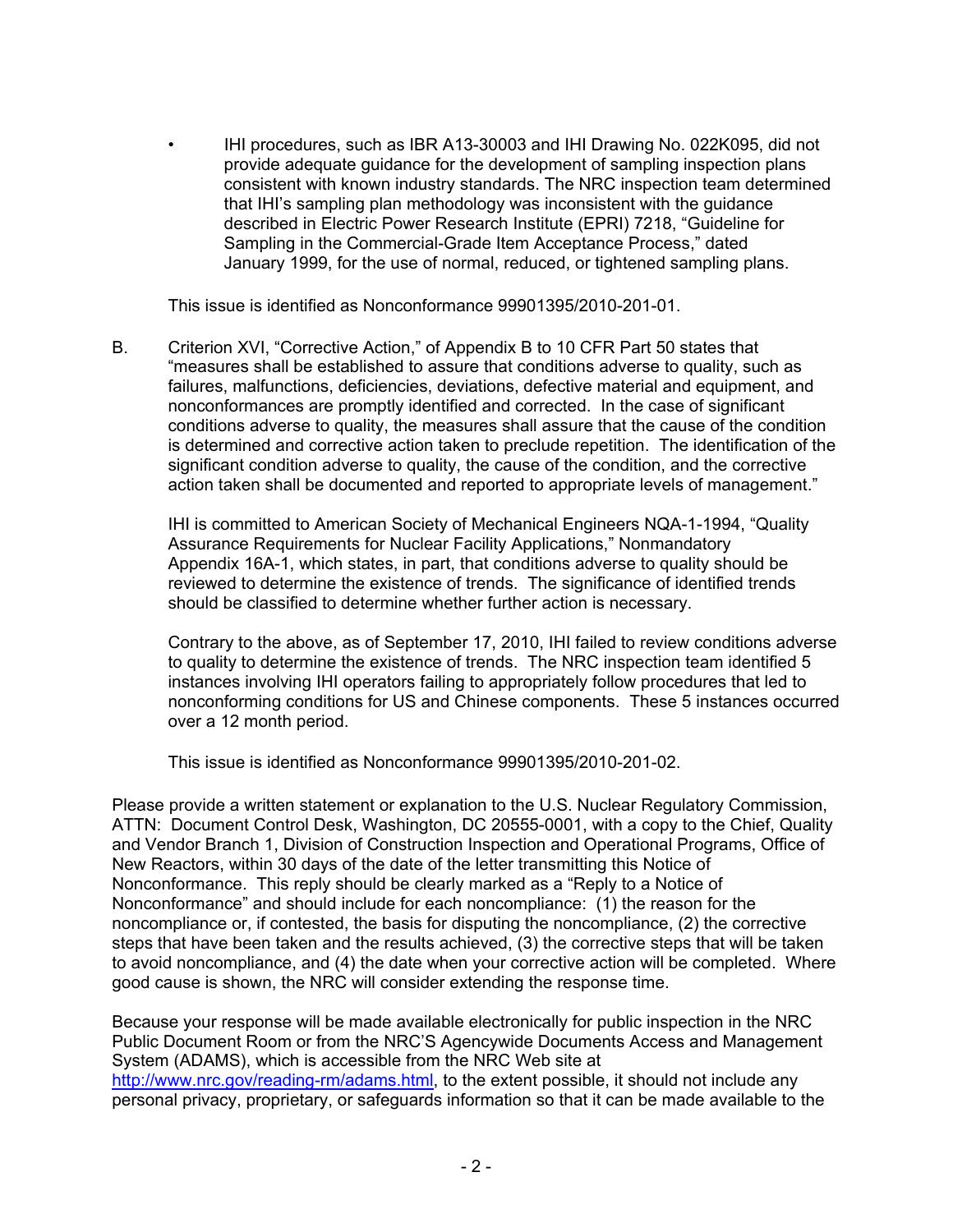public without redaction. If personal privacy or proprietary information is necessary to provide an acceptable response, then please provide a bracketed copy of your response that identifies the information that should be protected and a redacted copy of your response that deletes such information. If you request that such material be withheld, you must specifically identify the portions of your response that you seek to have withheld and provide in detail the bases for your claim of withholding (e.g., explain why the disclosure of information will create an unwarranted invasion of personal privacy or provide the information required by 10 CFR 2.390(b) to support a request for withholding confidential commercial or financial information). If Safeguards Information is necessary to provide an acceptable response, please provide the level of protection described in 10 CFR 73.21, "Protection of Safeguards Information: Performance Requirements."

Dated this 26<sup>th</sup> day of October 2010.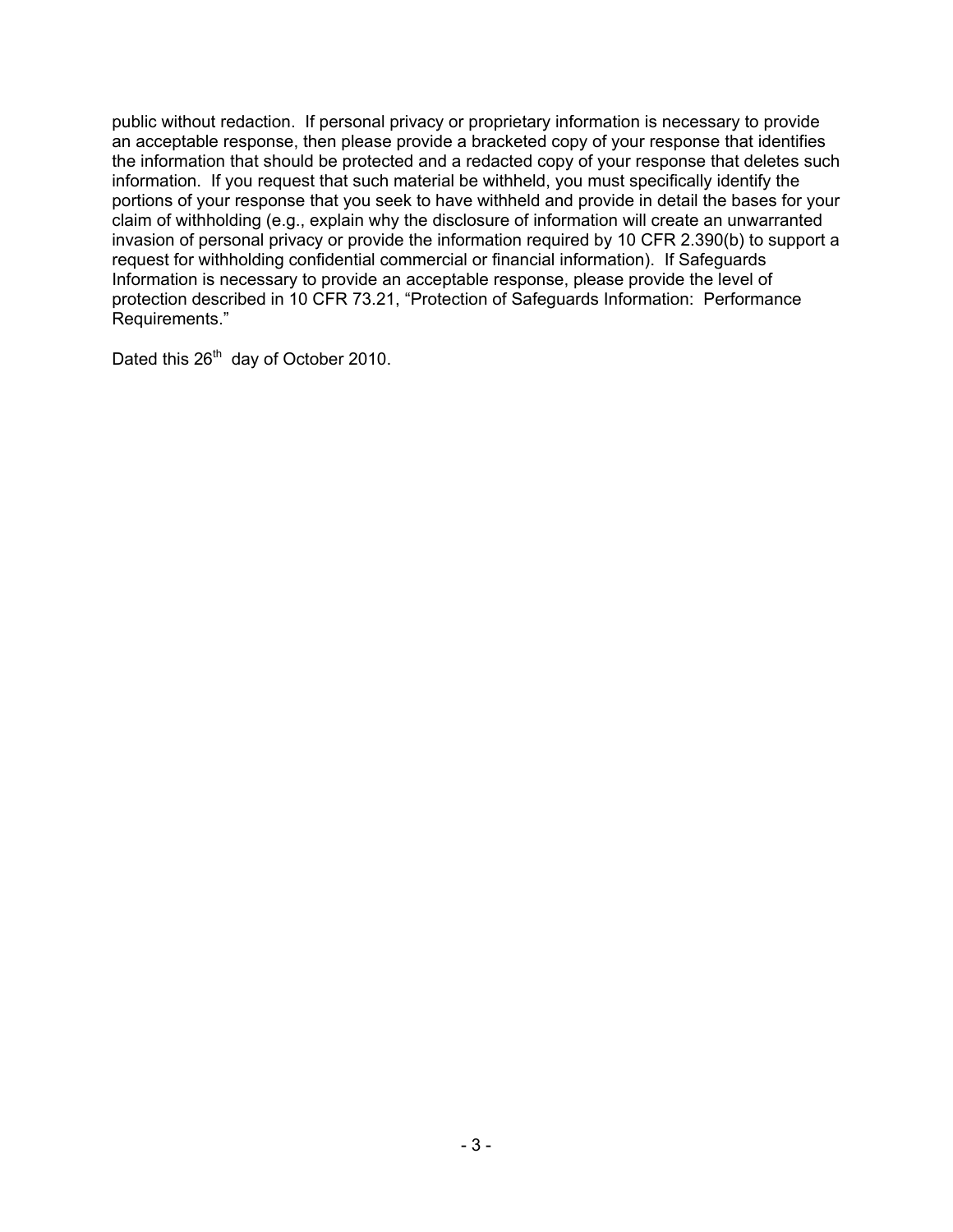#### **U.S. NUCLEAR REGULATORY COMMISSION OFFICE OF NEW REACTORS DIVISION OF CONSTRUCTION INSPECTION AND OPERATIONAL PROGRAMS VENDOR INSPECTION REPORT**

| Docket No.:                         | 99901395                                                                                                                                                                                                                                                        |                                                                            |  |  |  |
|-------------------------------------|-----------------------------------------------------------------------------------------------------------------------------------------------------------------------------------------------------------------------------------------------------------------|----------------------------------------------------------------------------|--|--|--|
| Report No.:                         | 99901395/2010-201                                                                                                                                                                                                                                               |                                                                            |  |  |  |
| Vendor:                             | <b>IHI Corporation</b><br>1 Shin-Nakahara-Cho<br>Isogo-Ku, Yokohama 235-8501<br>Japan                                                                                                                                                                           |                                                                            |  |  |  |
| Vendor Contact:                     | Mr. Takashi Kuribayashi, General Manager<br>Quality Assurance Department, Nuclear Power<br>+ 81-45-759-2540<br>E-mail: takashi kuribayashi@ihi.co.jp                                                                                                            |                                                                            |  |  |  |
| <b>Nuclear Industry Activities:</b> | IHI Corporation is a holder of multiple N-type American Society of<br>Mechanical Engineers (ASME) certificates under contract for the<br>fabrication and manufacture of key advanced boiling-water reactor<br>(ABWR) and AP1000 components for the U.S. market. |                                                                            |  |  |  |
| <b>Inspection Dates:</b>            | September 13-17, 2010                                                                                                                                                                                                                                           |                                                                            |  |  |  |
| Inspectors:                         | <b>Richard McIntyre</b><br>Samantha Crane<br>Jamie Heisserer<br><b>Timothy Steingass</b>                                                                                                                                                                        | NRO/DCIP/CQVB, Team Leader<br>NRO/DCIP/CQVB<br>RII/DCI/CIB3<br>NRO/DE/CIB2 |  |  |  |
| Approved by:                        | Richard Rasmussen, Chief<br>Quality and Vendor Branch 2<br>Division of Construction Inspection<br>& Operational Programs<br>Office of New Reactors                                                                                                              |                                                                            |  |  |  |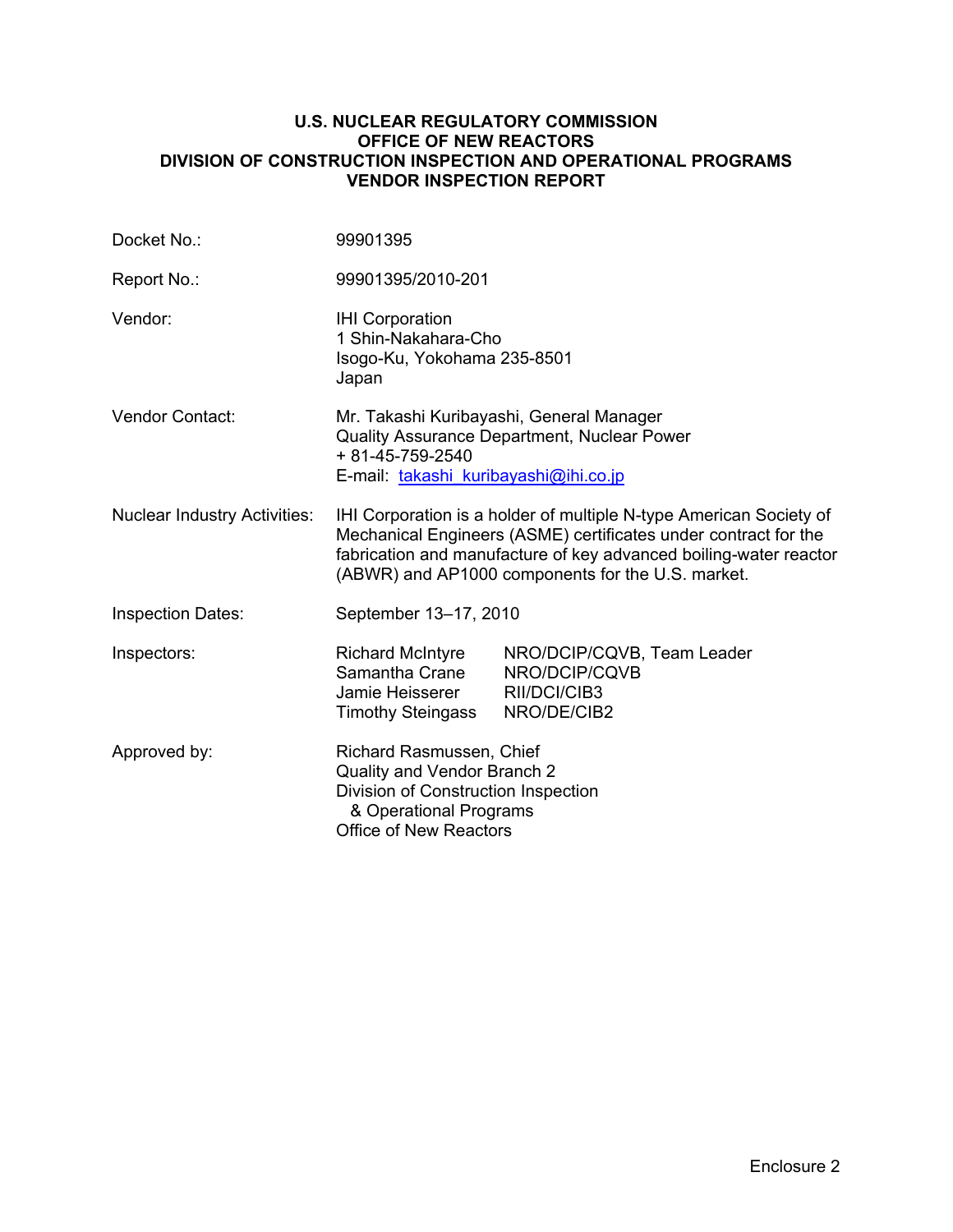## **EXECUTIVE SUMMARY**

#### IHI Corporation 99901395/2010-201

The purpose of this inspection was to verify that IHI Corporation (IHI) implemented an adequate quality assurance (QA) program that complied with the requirements of Appendix B, "Quality Assurance Criteria for Nuclear Power Plants and Fuel Reprocessing Plants," to Title 10 of the *Code of Federal Regulations* (10 CFR) Part 50, "Domestic Licensing of Production and Utilization Facilities." The inspection also verified that IHI implemented a program under 10 CFR Part 21, "Reporting of Defects and Noncompliance," that met the regulatory requirements of the U.S. Nuclear Regulatory Commission (NRC). The inspection was conducted at the IHI facility in Yokohama, Japan, during September 13–17, 2010.

The following regulations served as the bases for the NRC inspection:

- Appendix B to 10 CFR Part 50
- 10 CFR Part 21

During the conduct of this inspection, the NRC inspection team implemented Inspection Procedure (IP) 43002, "Routine Inspections of Nuclear Vendors," and IP 36100, "Inspection of 10 CFR Part 21 and 10 CFR 50.55(e) Programs for Reporting Defects and Noncompliance."

The NRC has not previously performed any inspections at the IHI facility in Yokohama, Japan.

The results of this inspection are summarized below.

#### 10 CFR Part 21 Program

IHI appropriately translated the requirements of 10 CFR Part 21 into implementing procedures and, for those activities reviewed by the NRC inspection team, implemented them as required by IHI procedures. No findings of significance were identified.

#### Order Entry and Fabrication

The NRC inspection team concluded that the sampled requirements set forth in the customer purchase specifications were effectively translated into fabrication specifications. No findings of significance were identified.

#### Control of Purchased Material, Equipment, and Services

With the exception of Notice of Nonconformance (NON) 99901395/2010-201-01 for failure to provide adequate procedural guidance for the dedication of commercial-grade items (CGI), the NRC inspection team concluded that IHI is implementing a process for the control of purchased material, equipment, and services consistent with the regulatory requirements of Criterion VII, "Control of Purchased Material, Equipment, and Services," of Appendix B to 10 CFR Part 50.

#### Control of Special Processes

The IHI program for control of special processes is consistent with the regulatory requirements of Criterion IX, "Control of Special Processes," of Appendix B to 10 CFR Part 50. Based on the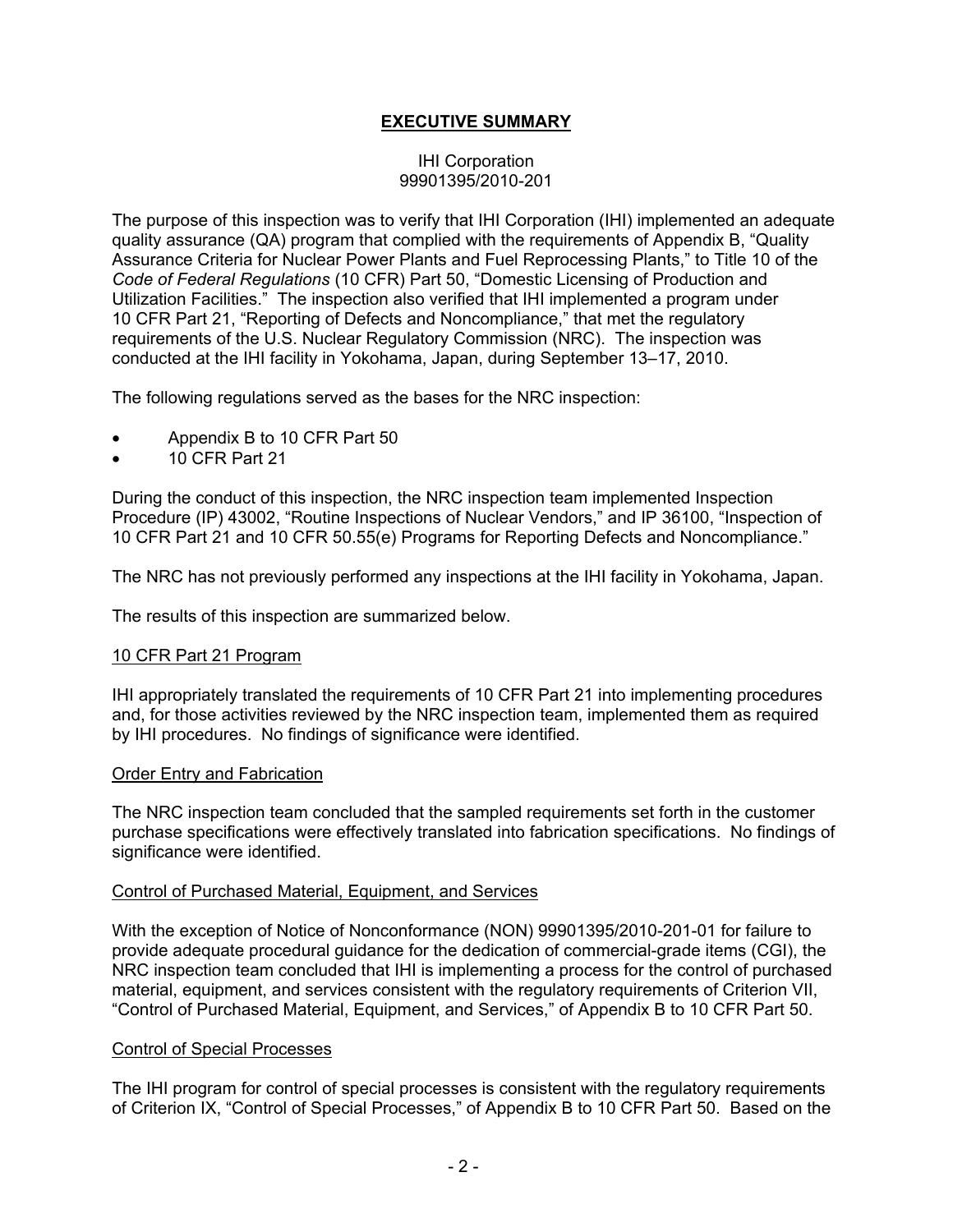sample of records reviewed, the NRC inspection team concluded that qualified personnel are using qualified equipment and processes to effectively implement IHI's Quality Assurance Program Description (QAPD) and the associated fabrication and special processes procedures. No findings of significance were identified.

### Test Control

The IHI program for test control is consistent with the regulatory requirements of Criterion XI, "Test Control," of Appendix B to 10 CFR Part 50. Based on the sample of test control documents reviewed and activities observed, the NRC inspection team concluded that IHI is effectively implementing its QAPD and the associated test control procedures. No findings of significance were identified.

### Control of Measuring and Test Equipment

The implementation of the IHI program for control of measuring and test equipment (M&TE) is consistent with the regulatory requirements of Criterion XII, "Control of Measuring and Test Equipment," of Appendix B to 10 CFR Part 50. Based on the limited sample of calibration procedures and records reviewed and on observed field activities, the NRC inspection team concluded that IHI is effectively implementing its QAPD and the associated M&TE procedures. No findings of significance were identified.

### Nonconforming Materials, Parts, or Components

The implementation of the IHI program for the control of nonconforming materials, parts, or components is consistent with the regulatory requirements of Criterion XV, "Nonconforming Materials, Parts, or Components," of Appendix B to 10 CFR Part 50. Based on the limited sample of NONs, disposition notices (DNs), vendor nonconformance notices, interviews with IHI staff, and a tour of the shop floor, the NRC inspection team concluded that IHI is effectively implementing its QAPD, ASME Quality Assurance Manual (QAM), and implementing procedures. No findings of significance were identified.

### Corrective Action

With the exception of NON 99901395/2010-201-02 for failure to implement a trending program, the NRC inspection team concluded that, based on the limited sample of corrective action control sheets (CACSs) reviewed, the implementation of the IHI program for corrective actions was consistent with the regulatory requirements of Criterion XVI, "Corrective Action," of Appendix B to 10 CFR Part 50.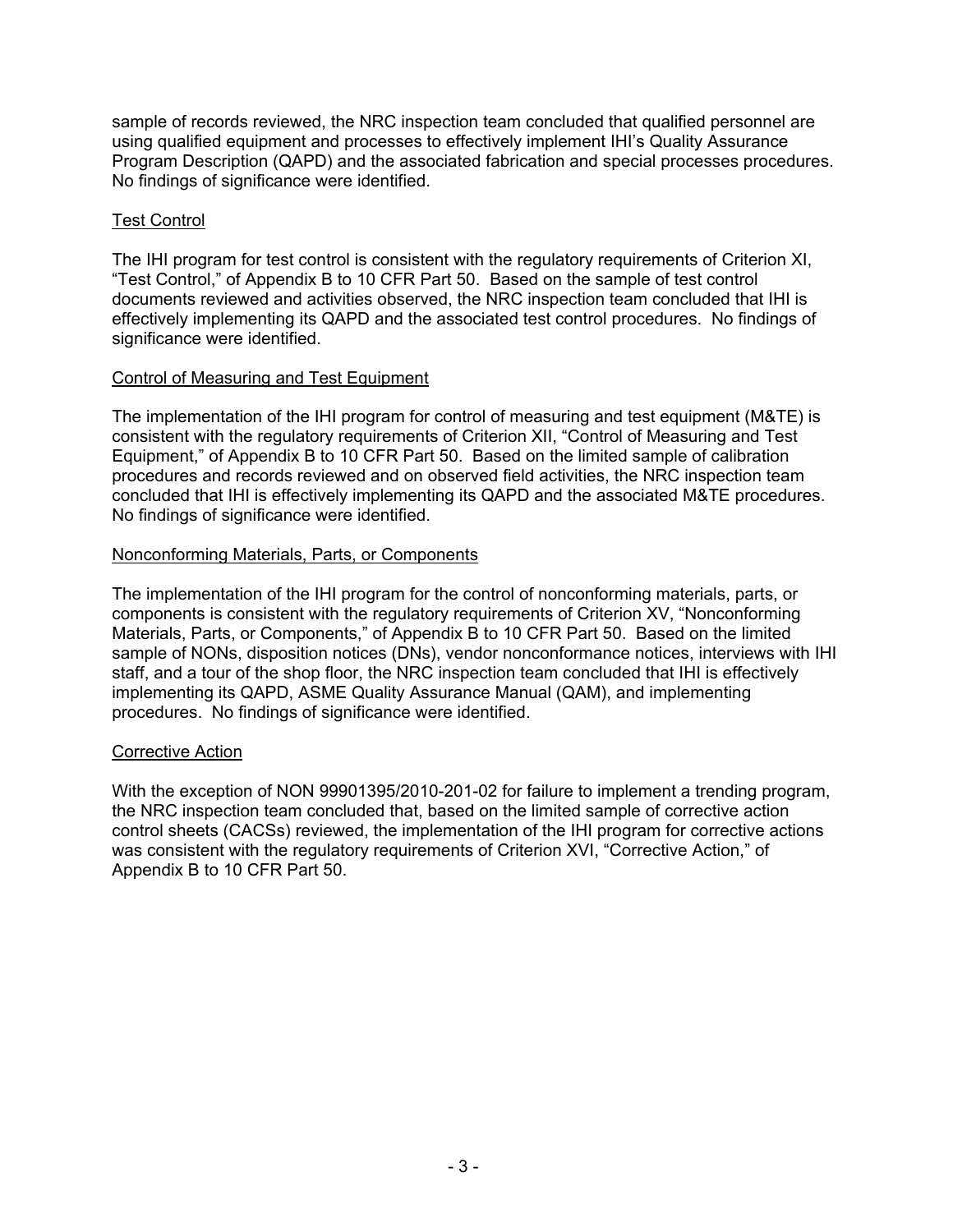## **REPORT DETAILS**

#### 1. 10 CFR Part 21 Program

#### a. Inspection Scope

The NRC inspection team reviewed IHI's policies and implementing procedures that govern its 10 CFR Part 21 program to verify compliance with the requirements of 10 CFR Part 21. In addition, the NRC inspection team observed the 10 CFR Part 21 postings and reviewed a sample of IHI's purchase orders (POs) and 10 CFR Part 21 evaluations for compliance with the requirements of 10 CFR 21.6, "Posting Requirements," 10 CFR 21.31, "Procurement Documents," and 10 CFR 21.21, "Notification of Failure to Comply or Existence of a Defect and its Evaluation," respectively. To verify an adequate link to the 10 CFR Part 21 process, the NRC inspection team also reviewed IHI's procedures that govern corrective action, the control and correction of nonconforming items, and customer complaints. Specifically, the NRC inspection team reviewed the following IHI procedures and documentation:

- IBR A13-01001, "Quality Assurance Manual for Nuclear Power Items," Revision 45, dated August 6, 2010
- IBR A13-30000, "Quality Assurance Program Description (10CFR50 Appendix B)," Revision 8, dated August 27, 2010
- IBR A13-30001, "Reporting Procedure for Defect and Noncompliance Under 10CFR21," Revision H, dated September 6, 2010
- IBR A13-17001-8, "Check Sheet for Evaluation Conference of 10CFR21," Revision 4, dated September 6, 2010
- IBR A13-17001, "Control of Nonconforming Items," Revision V, dated September 6, 2010
- CACS 10-014
- CACS 10-018
- CACS 10-007
- CACS 10-015
- CACS 10-219
- b. Observations and Findings
	- b.1 Postings

The NRC inspection team observed that IHI had posted notices in three locations within the facility, two in the office area and one on the shop floor. Each location included a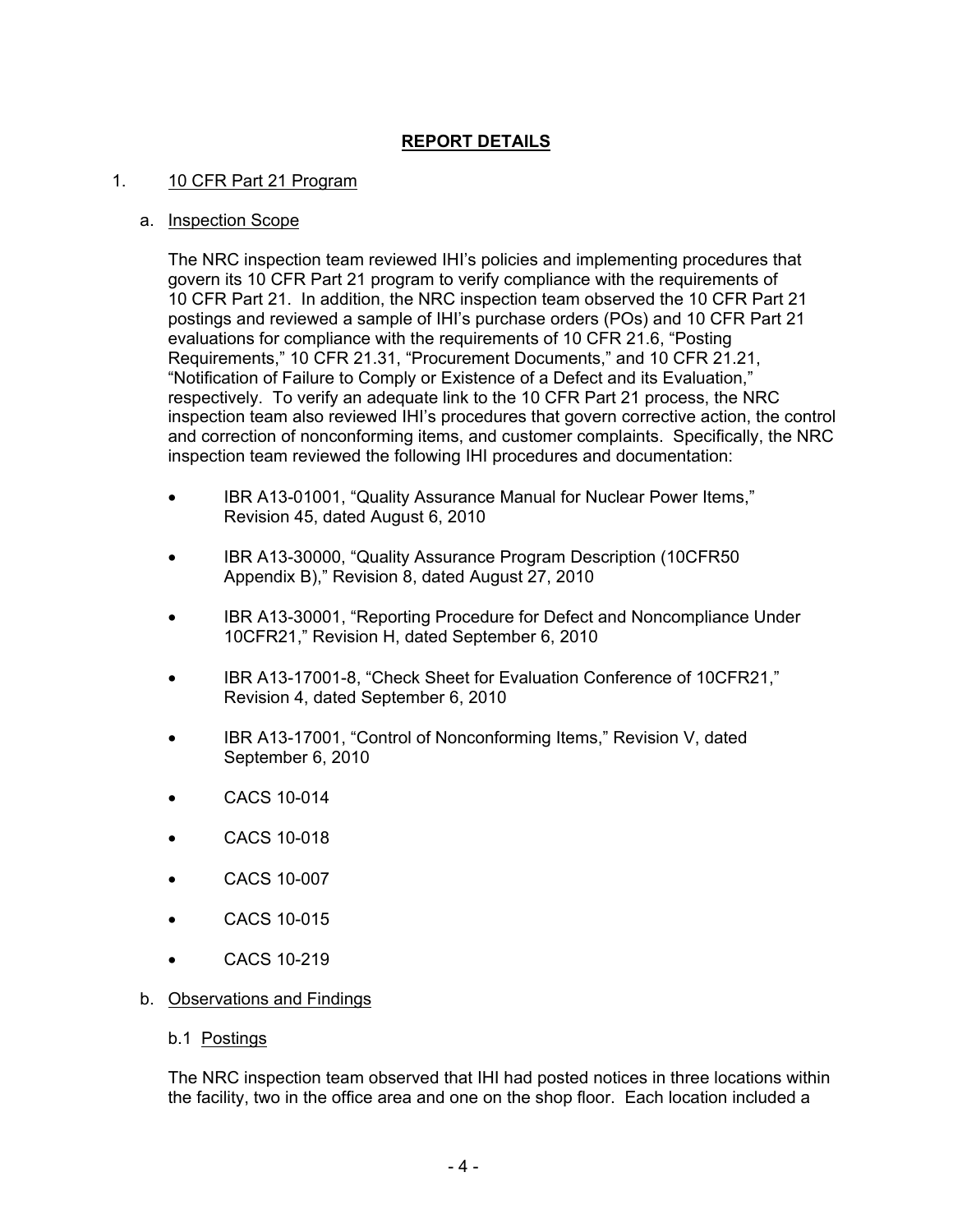copy of Section 206 of the Energy Reorganization Act of 1974, a current copy of 10 CFR Part 21, and a current revision of IBR A13-30001. Section 206 of the Energy Reorganization Act and 10 CFR Part 21 were posted in English, and IBR A13-30001 contained both English and Japanese procedural guidance.

## b.2 10 CFR Part 21 Procedure

The nonconformance and corrective action procedure, IBR A13-17001, describes the discovery process. IBR A13017001 directs the design group to determine whether a nonconforming condition or condition adverse to quality (CAQ) is related to a basic component or a product that has already been shipped. The results of this determination are documented on Form A13-17001-8-R4, "Check Sheet for Evaluation of Conference of 10CFR21." If the nonconformance or CAQ is related to a basic component or a product that has already been shipped, the design group recommends that a 10 CFR Part 21 review board be held in accordance with Procedure IBR A13-30001.

Procedure IBR A13-30001 describes the evaluation and reporting process and accurately reflects the 10 CFR 21.21(d) timeframes for reporting identified defects or failures to comply that could create a substantial safety hazard. In addition, IBR A13-30001 accurately describes the contents of written notifications in accordance with 10 CFR 21.21(d)(4) and requirements for record retention in accordance with 10 CFR 21.51, "Maintenance and Inspection of Records."

Although IBR A13-17001 and IBR A13-30001 contain the information required by regulation, IHI decided during the course of the inspection to issue CACS 10-219 to relocate all of the necessary parts of the 10 CFR Part 21 process to IBR A13-30001 and to clarify and streamline the IHI 10 CFR Part 21 program.

## b.3 10 CFR Part 21 Implementation

At the time of the inspection, IHI had not performed any 10 CFR Part 21 evaluations. The NRC inspection team reviewed a sample of four CACSs and corresponding 10 CFR Part 21 checksheets to determine if an evaluation should have been performed. For the sample reviewed, the NRC inspection team did not identify any instances in which IHI should have performed an evaluation.

## b.4 Purchase Orders

The NRC inspection team reviewed a sample of IHI's POs to verify that IHI had implemented a program consistent with the requirements in 10 CFR 21.31 for specifying the applicability of 10 CFR Part 21 in its POs for basic components. The NRC inspection team verified that IHI imposed the requirements of 10 CFR Part 21 on its qualified suppliers having programs meeting the requirements of Appendix B.

## c. Conclusions

The NRC inspection team concluded that IHI appropriately translated the requirements of 10 CFR Part 21 into implementing procedures and, for those activities reviewed by the team, implemented them as required by its procedures to support quality-related activities and component procurement. No findings of significance were identified.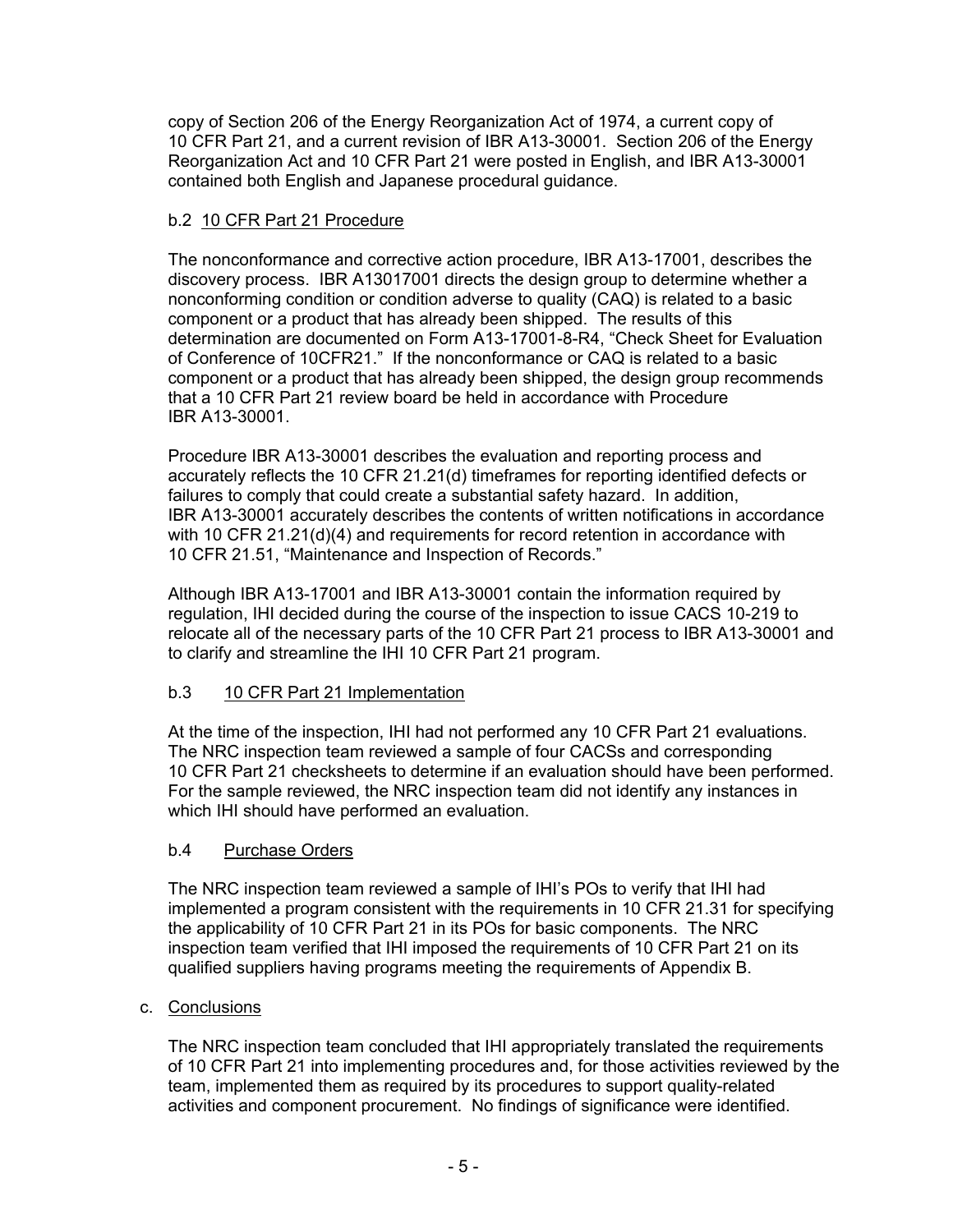## 2. Order Entry and Fabrication

#### a. Inspection Scope

The NRC inspection team evaluated a sample of IHI's job packages, including the design specifications for the ABWR reactor pressure vessel and the Westinghouse AP1000 containment vessel. The NRC inspection team also reviewed the IHI fabrication specifications, process checklists (PCLs), welding procedure specifications (WPS), procedure qualification records (PQRs), and certified material test reports (CMTRs) for these components.

The NRC inspection team reviewed the following procedures, documents, and records for this inspection area:

- APP-MV50-ZO-003, "Westinghouse Personnel Airlock Design Specification," Revision 1
- 5501633/016H008, South Texas Project (STP) #3 reactor pressure vessel (RPV) purchase specification
- CMTR IN-1826, dated October 23, 2009
- Specification/Drawing Nos. 224B015, and 026R116 for SPT #3 RPV shell course 2, weld joint W-1222
- Report of the absorbed moisture test for electrode covers (BL-96), issued May 1999
- Specification/Drawing Nos. associated with PCL sequence 380 for STP #3 RPV:
	- 016R025—General Weld Procedure
	- 016R062-Fitup Procedure
	- 016R111—Weld Procedure Specifications
	- 112B002—Assembly Procedure
	- 016R142—Welder Qualifications Shielded Metal Arc Weld (SMAW)
	- 016R144—Welder Qualifications GMAW
	- 016R145—Welder Qualifications Submerged Arc Welding (SAW)
	- 016R131—List of Joints and Apllicable WPS
- STP #3 RPV CMTR 5889-1, SA 533 Gr B Cl1 plate
- Performance Qualification Record TT-1802G
- Drawing No. 020K403, "Personnel Airlock Design Specification," Revision 1, dated August 3, 2009
- Drawing No. 020K401, "AP-1000 Containment Vessel Design Specification," Revision 0, dated January 28, 2009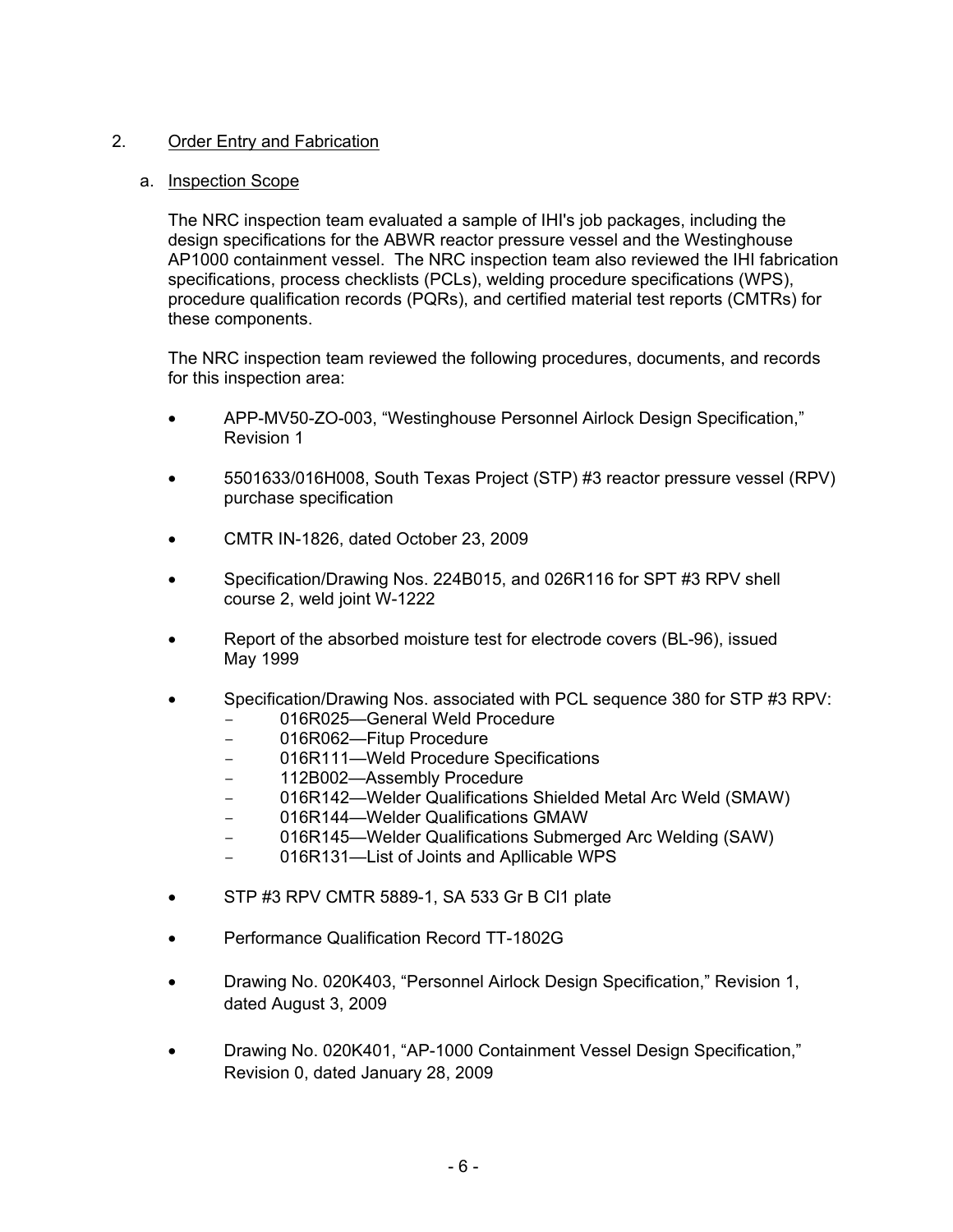- Weld Procedure Specification TT-1804G, Revision 0, dated July 13, 2009
- Drawing 026R016, "Weld Map and Required NDE for Upper and Lower Personnel Airlock," Revision 2, dated August 10, 2010
- Drawing 224B014, "Detailed Drawing of Upper and Lower Personnel Airlocks Outer Cylinder Assembly," Revision 1, dated July 8, 2010
- Drawing 026H601, "Purchase Specification for Plates SA-516 Gr 70," Revision 3, dated February 5, 2010
- Drawing 026H656, "Purchase Specification of Welding Material SFA-5.9 ER308L (Weld TIG 308L)," Revision 2, dated March 18, 2010
- Drawing 021K211, "Fabrication Sequence Lower and Upper Personnel Airlocks Outside Cylinder," Revision 1, dated September 2, 2010
- Drawing U3-RPV-M-SPEC-ASME-0001, "The STP 3 and 4 RPV Design Specification," Revision G
- 7A10-0301-0021, Project Requirement Document, Materials and Process Controls, revision 1, dated June 30, 2009
- 016H104, Purchase Specification Welding Material SFA5.23 F9P6-EG-G for Other Than Core Beltline Region, revision 3, dated April 13, 2009
- RS-5133580 revision 0, Vendor Generated Documents Checklist, dated July 7, 2009 (Toshiba Job number B03974, STP-3 Reactor Pressure Vessel)

### b. Observations and Findings

The NRC inspection team verified that the technical specifications required by the STP Unit 3 RPV procurement specification were translated into the IHI fabrication documents. The NRC inspection team further verified that those requirements met the ASME requirements, as included in the NRC ABWR certified design, Revision 0. The NRC inspection team reviewed the ABWR procurement specification and design specification as they pertained to the STP Unit 3 RPV longitudinal weld for shell course 2. The NRC inspection team reviewed the Toshiba design specification, 7A10-0301-0021, and verified the design requirements for the weld filler metal. Specifically, the design requires that the filler metal meet ASME Boiler and Pressure Vessel Code (ASME Code) Section II, SFA 5.23. The NRC inspection team then verified that the IHI purchase specification, 016H104, contained the requirements of the design. For the specific classification of the electrode detailed in the purchase specification (EG), the NRC inspection team verified that the design organization approved the specified chemical and mechanical properties. Toshiba approved the IHI purchase specification in document RS-5133580. The NRC inspection team verified that the applicable acceptance criteria for chemical and mechanical properties required in the purchase specification and the applicable code requirements were included in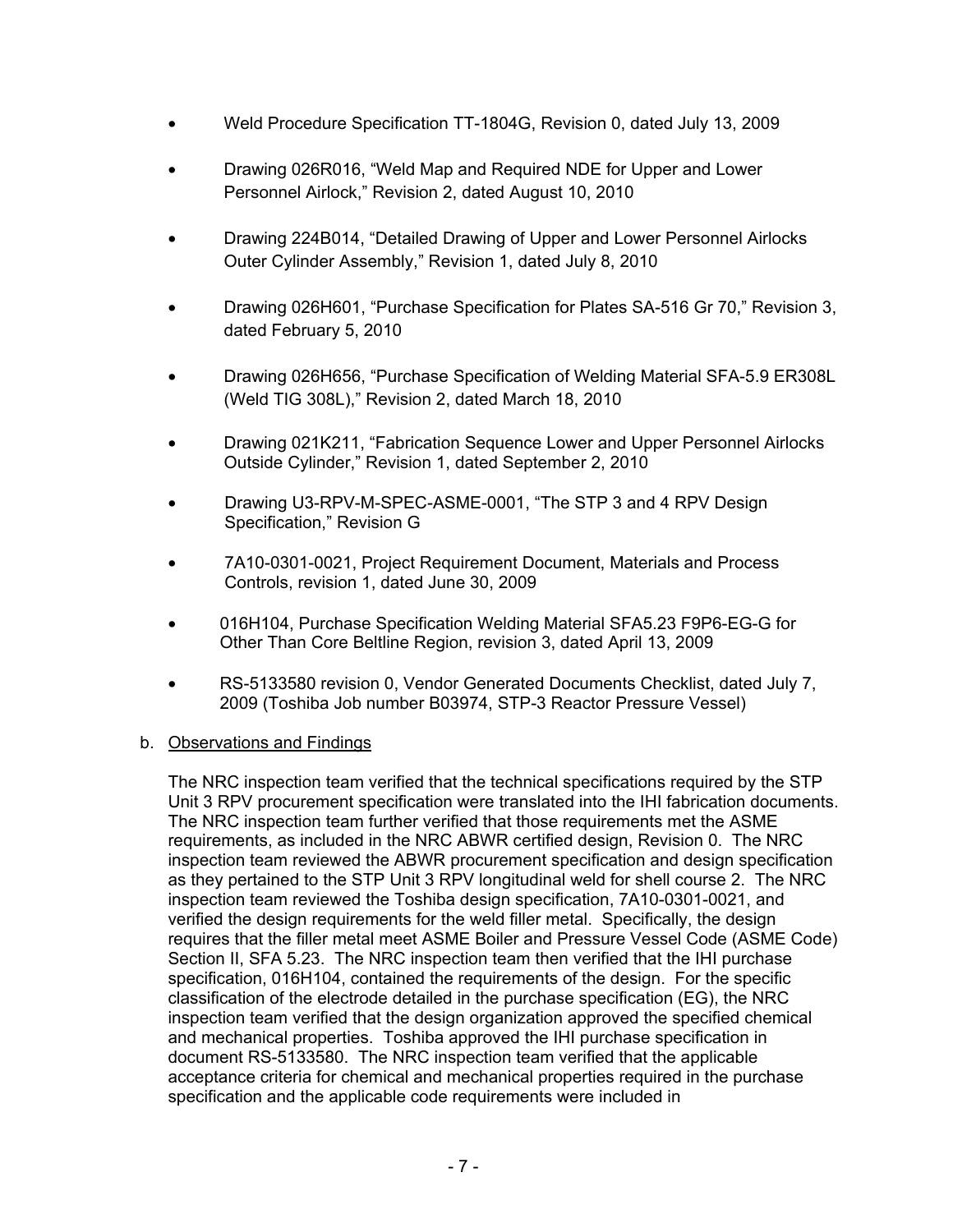CMTR RINJQ-222-4-0, dated February 24, 2010. The NRC inspection team also verified that the variables for the weld procedure, which were defined in the purchase specification, were also included in the WPS and were consistent with the welding activities that were observed. Through this review, the NRC inspection team verified that the technical requirements of the procurement specification and the ASME Code were effectively translated into fabrication specifications.

The NRC inspection team verified that the technical specifications required by the Westinghouse containment vessel procurement specification and the referenced version of the ASME Code were translated into the IHI fabrication documents. The NRC inspection team reviewed the Westinghouse procurement specification and design specifications as they pertained to the Vogtle Unit 3 personnel airlock. The NRC inspection team reviewed the design drawings, fabrication and assembly drawings, and the PCL for weld WE 23-VE#-NIB on the outer surface of the personnel airlock. In addition, the NRC inspection team reviewed the purchase specifications for the plates and welding electrodes, the weld procedure, the weld map, the required nondestructive examination (NDE), and the fabrication sequence. By reviewing the documents listed above, the NRC inspection team concluded that IHI appropriately translated the design requirements into fabrication specifications.

c. Conclusions

The NRC inspection team concluded that the sampled requirements set forth in the customer purchase specifications were effectively translated into fabrication specifications.

## 3. Control and Audits of Purchased Material, Equipment, and Services

## a. Inspection Scope

The NRC inspection team reviewed the implementation of IHI's process for control and audits of purchased material, equipment, and services. Specifically, the NRC inspection team reviewed the policies and procedures governing the implementation of IHI's processes to verify compliance with Criterion VII of Appendix B to 10 CFR Part 50. The NRC inspection team also reviewed the approved vendors list (AVL) and a sample of subsupplier audits and commercial surveys performed by IHI for safety-related and commercial-grade suppliers.

The NRC inspection team reviewed the following documents for this inspection area:

- IBR A13-30000, "Quality Assurance Program Description," Revision 8, dated September 13, 2010
- IBR A13-01001, "Quality Assurance Manual for Nuclear Power Items (ASME Code Section III, Division 1 and Division 2)," Revision 45, dated August 6, 2010
- IBR A13-09001, "ASME B&PV Code Section III—Purchasing Control," Revision AA, dated September 3, 2010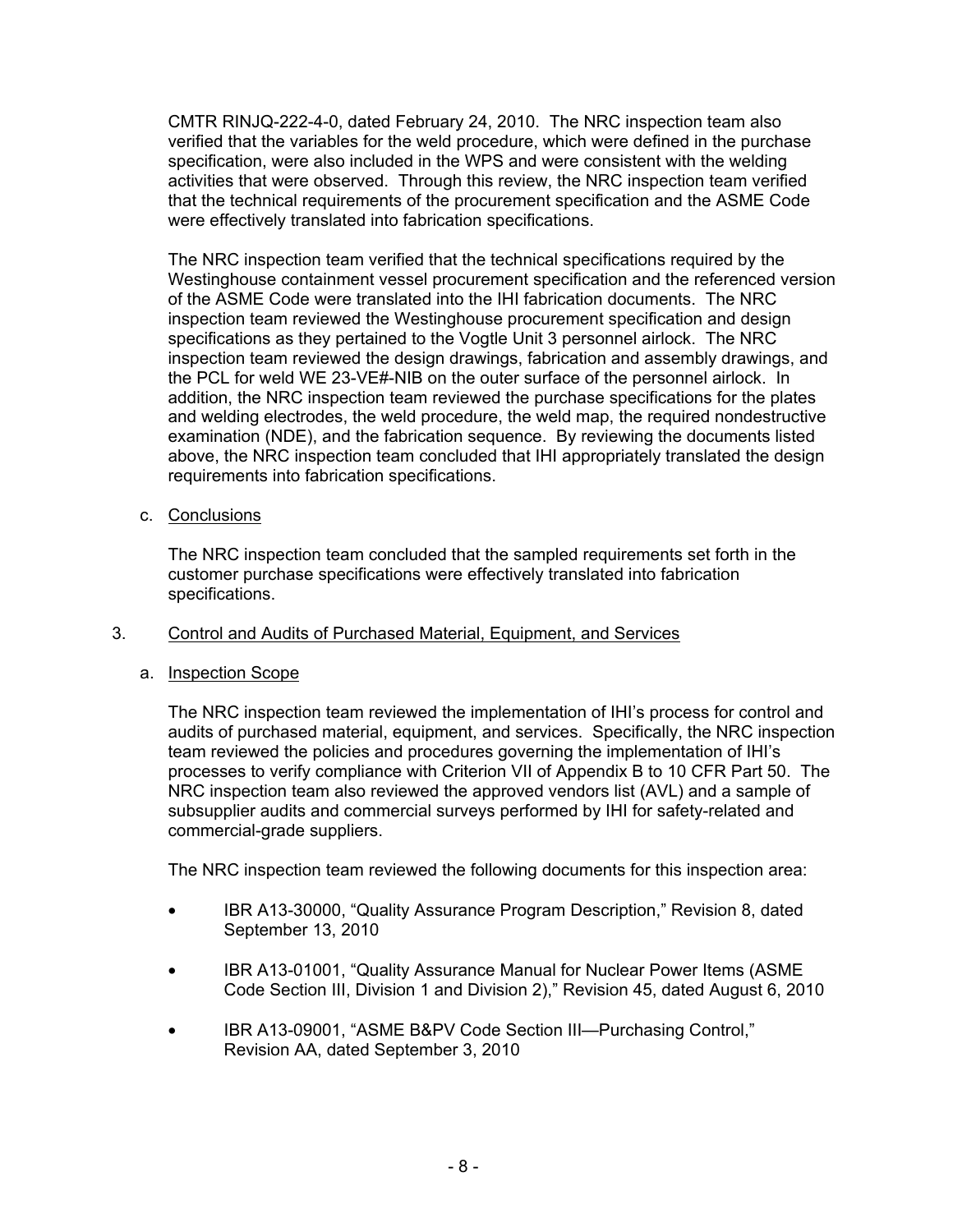- IBR M13-09004, "Control of Purchased Items and Services," Revision 0, dated June 25, 2010
- IBR A13-30003, "Control Procedure for Dedication of Commercial Grade Items," Revision G, dated September 10, 2010
- IHI "ASME Approved Vendors List,"  $4<sup>th</sup>$  edition, Revision 22, dated July 30, 2010
- IHI Drawing No. 022K095, "Specification of Quality Program (CGI)," Revision 0, dated October 21, 2009
- IHI Drawing No. 026H671, "Purchase Specification for EPDM Gasket for CB&I," Revision 2, dated June 11, 2010
- JFE Steel Corporation (JFE) Document No. WKQSP-01, "Quality Systems Manual for Manufacture of Steel Plates and Forgings for ASME Section III Nuclear Power Plant Components," Revision 50
- IHI Drawing No. 026H601, "Purchase Specification for Plates—SA-516 Grade 70," Revision 3, dated February 5, 2010, for Vogtle Units 3 and 4
- IHI Drawing No. 026H601, "Purchase Specification for Plates—SA-516 Grade 70," Revision 5, dated October 14, 2009, for AP1000 China Sanmen airlocks and equipment hatches
- IHI Drawing No. 021K672, "CGI Dedication Procedure for EDPM Gasket (Nichias Co.)," Revision 0, dated April 16, 2010
- IHI Drawing No. 021K672, "CGI Dedication Procedure for Bishilite No. 1," Revision 0, dated September 7, 2010

### b. Observations and Findings

IHI has two QA manuals that govern the manufacture of basic components for US nuclear applications. The first manual is an ASME QA manual that is specific to ASME code Section III items (ASME QAM). The ASME QAM incorporates the quality requirements of Subsection NCA of the ASME Code and ASME/NQA-1, as referenced in Subsection NCA. The second manual is a quality assurance program description (QAPD) applicable to all basic components manufactured under IHI's 10 CFR 50 Appendix B QA Program. The QAPD incorporates by reference the applicable portions of the ASME QAM and specifies additional requirements and restrictions necessary to meet the 18 criteria of Appendix B to 10 CFR Part 50. For example, the ASME QAM includes guidance for procurement planning, vendor evaluation and selection, the procurement process, vendor audit performance, and audit reporting. Section 4 of the QAPD, Procurement Document Control, includes requirements related to reporting requirements of 10 CFR Part 21 and provisions to allow the performance of dedication of commercial grade items to IHI procedural requirements.

The NRC inspection team reviewed the procedures that support procurement control, including IBR A13-09001 and IBR M13-09004. IBR A13-09001 describes the approval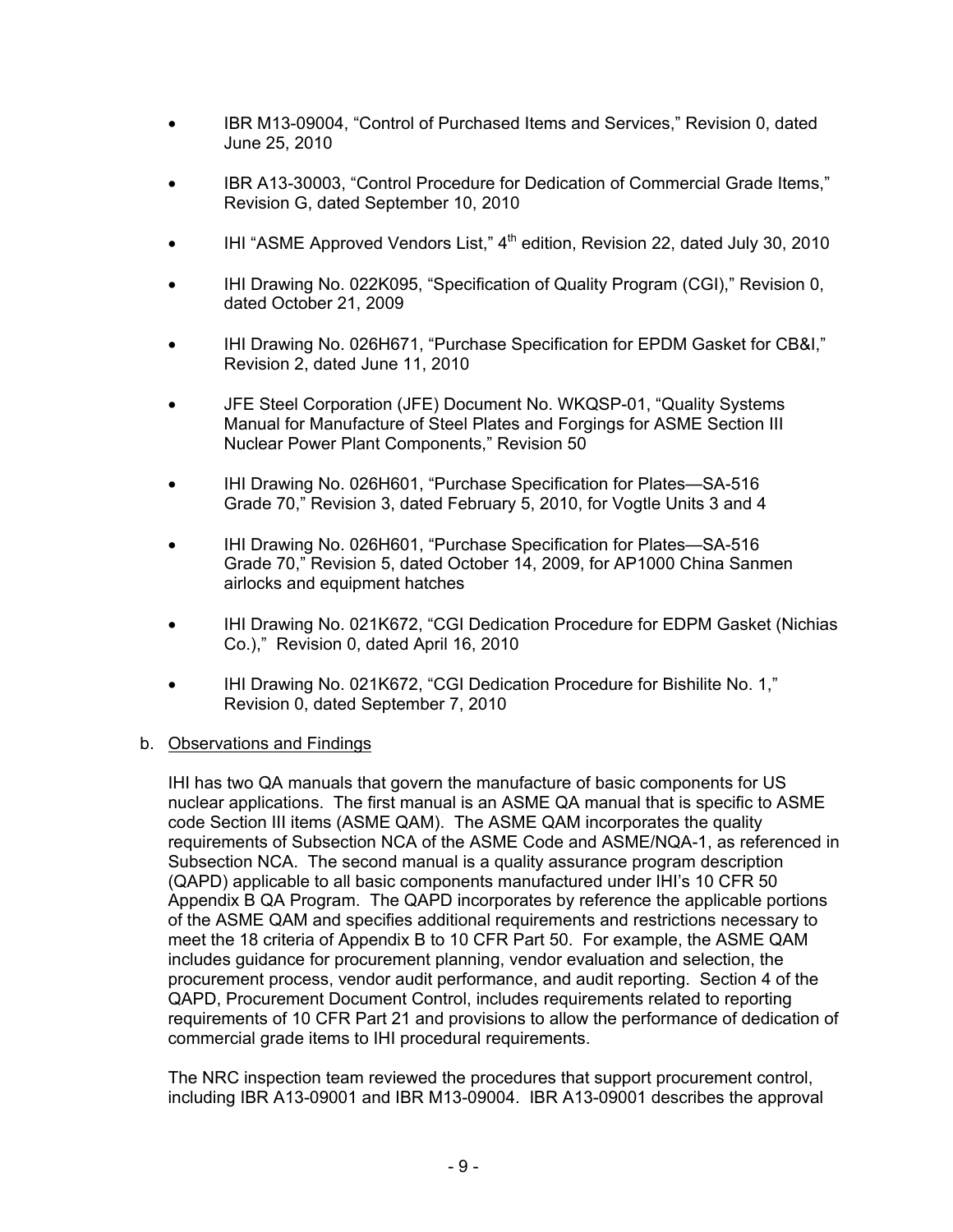and maintenance of vendors who supply materials, services, components, and items to IHI. This includes approval of ASME Code Section III vendors; 10 CFR Part 50, Appendix B, safety-related vendors; and also vendors who supply CGI.

IBR M13-09004 describes the process for the certification and registration of vendors who furnish the following items and services that IHI uses for the manufacture of materials and items for nuclear facilities: materials (including welding material), appurtenances and parts for safety-related items, and safety-related services. IBR M13-09004 included the qualification basis for vendors of base materials, ASME Code Section III welding materials, and service subcontractors (i.e., calibration, machining inspection, and inspection services).

### b.1 Maintenance of the Approved Vendors List

The NRC inspection team reviewed the IHI ASME AVL that is required by QAM Section 9.3 and IBR A13-09001. QAM Section 9.3 described the process for maintaining the AVL and states that the general manager of the QA department is responsible for the performance of the triennial audits and surveys and for maintaining all aspects of the vendor qualification program.

The NRC inspection team noted that, while the ASME QAM includes provisions to allow ASME N-type and quality systems certificate (QSC) certificate holders to be placed on the IHI AVL based on their holding current ASME certificates, the Appendix B QAPD states that, when procuring material and appurtenances to be used in safety-related items, IHI shall execute quality survey for qualification and approval even for the vendor who has ASME certification. This exclusion does not allow use of the ASME QAM provision for safety-related Appendix B vendors.

IBR A13-09001 provided the specific procedural requirements for development and maintenance of the IHI AVL. IBR A13-09001 provided guidance related to vendor qualification, performance of vendor audits/surveys for ASME Code Section III, NCA-3880; ASME Code Section III, NCA-4100; Appendix B to 10 CFR Part 50, and CGI.

### b.2 Review of Vendor Survey and Audit Reports

The NRC inspection team chose a sample of vendors qualified by IHI for supply of safety-related and CGI. The NRC inspection team reviewed a sample of audits and surveys performed by IHI for the supply of safety-related steel plate, commercial gasket material, commercial weld rod, and commercial calibration services accredited by the Japanese accrediting body, International Accreditation Japan (IAJapan).

The review included the following audits and surveys:

- JFE for supply of safety-related ASME Code SA-516 grade 70, hot-rolled steel plate for Vogtle Unit 3
- Nichias Corporation Industrial Products Department for supply of ethylene propylene diene monomer (EPDM) rubber gaskets for AP1000 Vogtle Unit 3 and 4 equipment hatches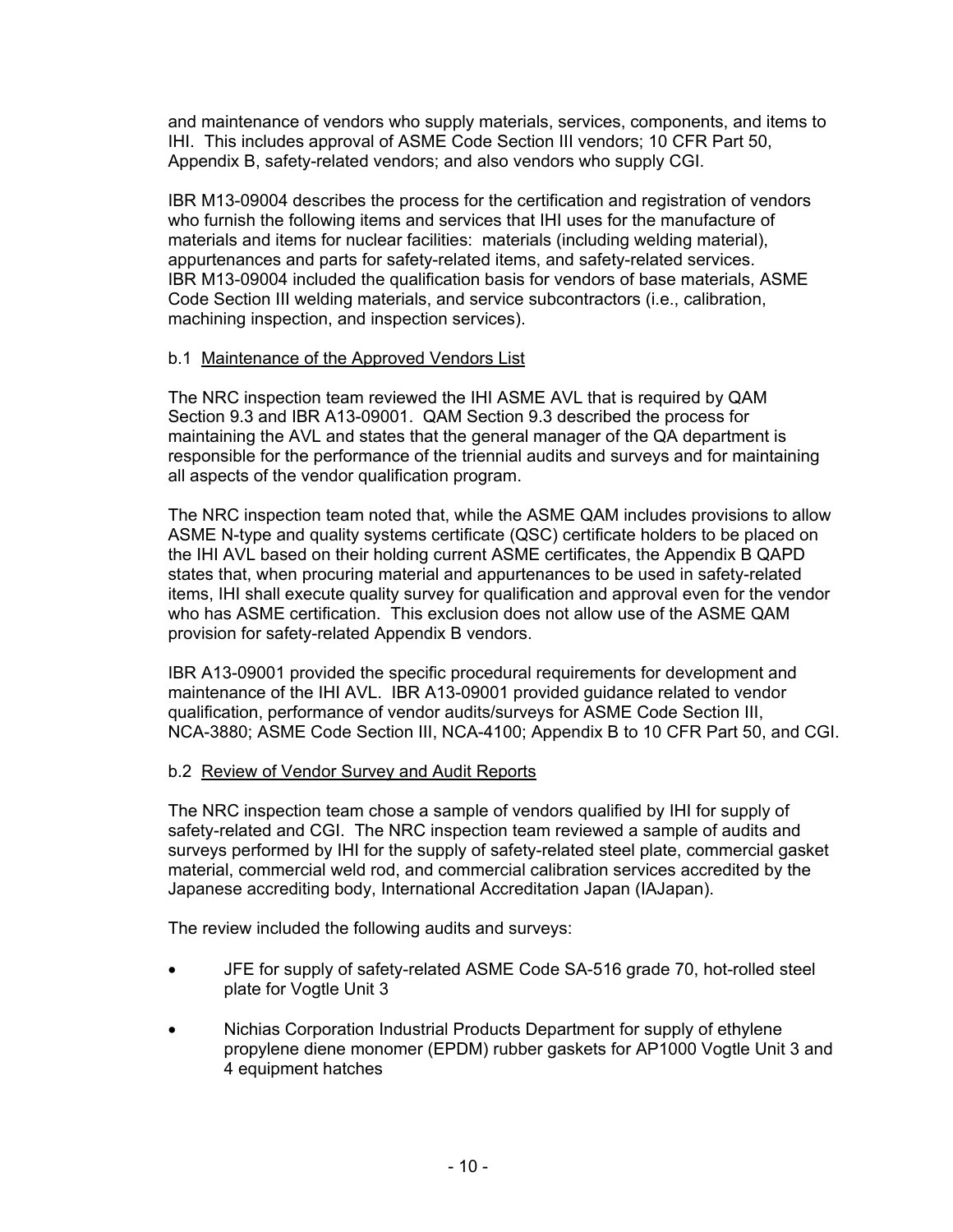- Mitsubishi Materials Corporation for supply of Bishilite No. 1 welding rod for Vogtle Unit 3
- Japan Electric Meters Inspection Corporation (JEMIC) for inspection and calibration service for M&TE

The NRC inspection team reviewed the audit plan, audit report, and audit checklist for JFE. Because JFE does not hold an ASME QSC, the NRC inspection team reviewed the "JFE Quality Systems Manual for Manufacture of Steel Plates and Forgings for Nuclear Power Plant Components" (WKQSP-01) to determine the level of detail that the JFE QA program included in its scope of supply. During its vendor audit, IHI evaluated JFE's ability to meet the requirements of ASME Code, Section III, NCA-3800 and NCA-4000. The audit report checklist included the 18 QA criteria in Appendix B to 10 CFR Part 50 and identified specific questions related to ASME Code, Section III, NCA-3800, and ASME NQA-1 requirements.

The NRC inspection team reviewed the survey plans, survey reports, and CGI checklist for Nichias Corporation Industrial Products Department for the supply of commercial EPDM rubber gaskets for the AP1000 Vogtle Unit 3 and 4 equipment hatches and for Mitsubishi Materials Corporation for the supply of Bishilite No. 1 welding rod for Vogtle Unit 3. In addition, the NRC inspection team reviewed IHI Drawing No. 021K672, "CGI Dedication Procedure for EDPM Gasket (Nichias Co.)," and interviewed the individual who conducted the surveys.

Both Nichias Corporation Industrial Products Department and Mitsubishi Materials Corporation are suppliers that are implementing QA Programs under International Organization for Standardization (ISO)-9001, "Quality Management Systems— Requirements." For both of these suppliers, the IHI surveys were programmatic audits of the supplier's quality controls without specific requirements for verification or acceptance specific to the critical characteristics of the item being dedicated. In both cases, material composition or chemical composition was listed as a critical characteristic and the NRC inspection team determined that the survey did not adequately verify that the supplier was implementing an effective process for traceability control. Specifically, there was no independent evaluation of the critical characteristics to support IHI's conclusion that the testing performed was adequate to verify the critical characteristics. Finally, neither of the two IHI quality program manuals, Procedure IBR A13-09001, nor IHI Drawing No. 022K095 contained adequate guidance, specific to the item being dedicated, for identification of the critical characteristics or for verification and acceptance methods to be performed during the conduct of an IHI vendor survey. This issue has been identified as one example of Nonconformance 99901395/2010-201-01.

The NRC inspection team reviewed the JEMIC vendor audit report, RS-86-54-101, that was issued for an audit conducted at the JEMIC main office. JEMIC supplies calibration services related to electricity measurement, photometry, and thermometry. JEMIC is a standards organization that only provides measurement services. IHI reviews the report data provided by JEMIC and determines the acceptability or the need for calibration. Items requiring calibration are sent to other facilities, such as the original equipment manufacturer, and then returned to JEMIC for verification.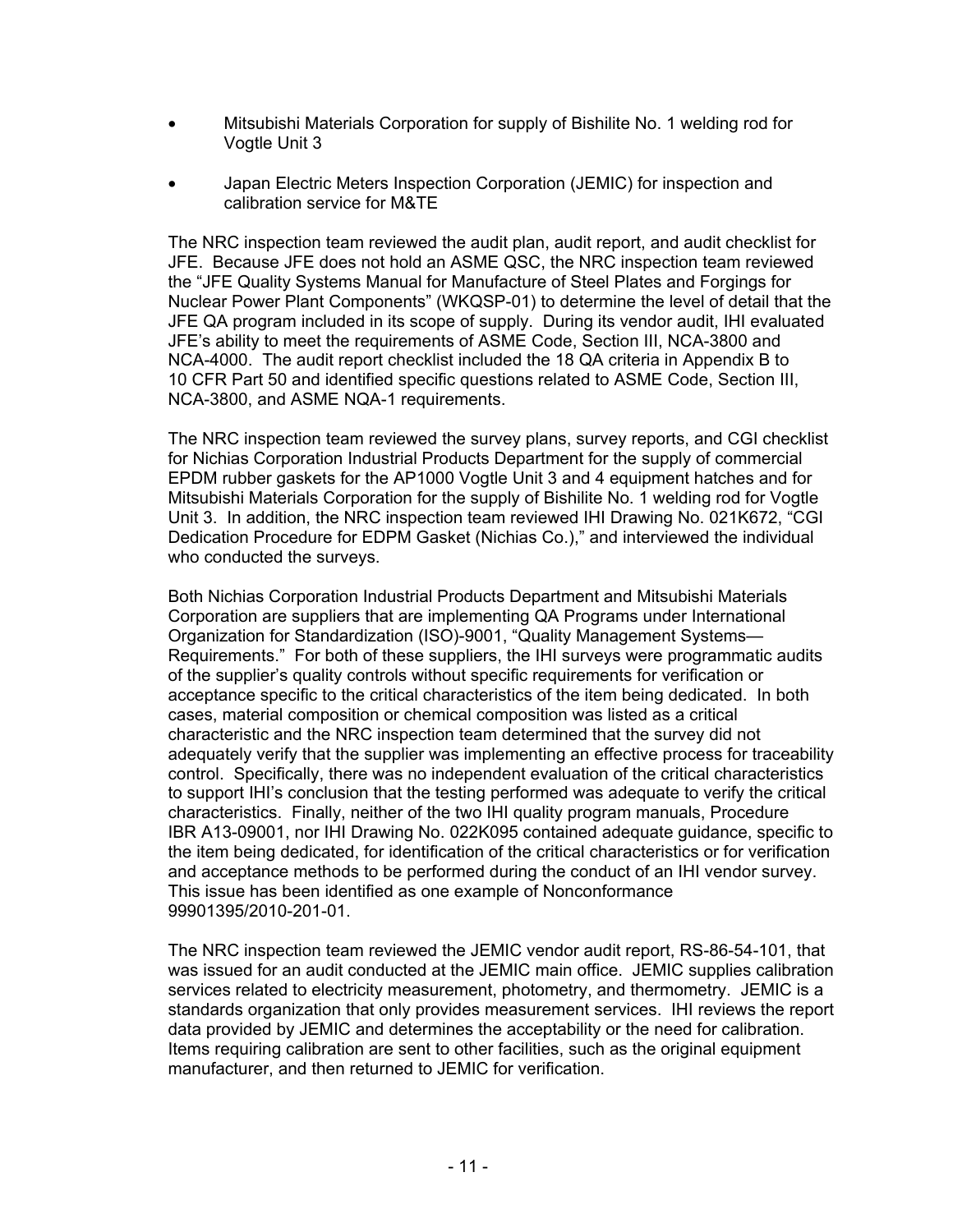The audit report contained a checklist with 14 quality elements. The inspector reviewed the checklist and, with the assistance of an interpreter, interviewed the auditor. The audit checklist contained appropriate objective evidence to document the completion of the audit. The inspector considered the 14 quality elements to be appropriate for the services provided.

### b.3 Review of the Process for Dedication of Commercial-Grade Items

The NRC inspection team reviewed the IHI CGI dedication process to determine if it was effective for the dedication of CGIs, included the appropriate definitions consistent with 10 CFR Part 21, and contained guidance specific to dedication activities, consistent with NRC and industry requirements. The NRC inspection team reviewed IHI Drawing No. 022K095, which contains the QA requirements for CGI used for the Vogtle Unit 3 and 4 containment vessel, Procedure IBR A13-30003, and Section C of the IHI QAPD for terms and definitions.

Procedure IBR A13-30003 specified controls for dedication of CGIs based on Electric Power Research Institute (EPRI) NP-5652, "Guideline for the Utilization of Commercial Grade Items in Nuclear Safety-Related Applications," dated June 1988. The NRC inspection team identified that IBR A13-30003 contained definitions of "critical characteristics" and "dedication" that are not consistent with 10 CFR Part 21 definitions. IBR A13-30003 also includes a statement that these two definitions are in addition to definitions given in Section C of the IHI QAPD.

The NRC inspection also team identified that Section C of the IHI QAPD contains definitions for the terms "basic components" and "commercial-grade item" that are not consistent with the definitions included in 10 CFR Part 21. In addition, this section does not include the definitions for "critical characteristics," "dedicating entity," and "dedication."

The NRC inspection team concluded that the combinations of definitions included in IBR A13-30003 and the IHI QAPD are not consistent with the definitions in 10 CFR Part 21. This issue has been identified as an example of Nonconformance 99901395/2010-201-01.

### b.4 Review of CGI Dedication Activities for the Vogtle Unit 3 and 4 Containment Vessel

Because IHI was not performing CGI dedication for the STP Unit 3 and 4 contract, the NRC inspection team focused its inspection on implementation of the CGI dedication program for Vogtle Units 3 and 4. The NRC inspection team reviewed two procedures related to commercial-grade dedication for the Vogtle Unit 3 and 4 contract: IHI Drawing No. 021K672, "CGI Dedication Procedure for EDPM Gasket (Nichias Co.)," and IHI Drawing No. 021K672, "CGI Dedication Procedure for Bishilite No. 1." In addition, the NRC inspection team reviewed two CGI survey reports for the EDPM gaskets and the Bishilite weld material.

The NRC inspection team concluded that the CGI dedication procedures were not specific enough when identifying the critical characteristics and their verification methods. For example, the CGI dedication procedure for the cast hard facing weld rod identified dimensions and chemical composition for two of the four critical characteristics. However, the verification method for dimensions only included the dimensional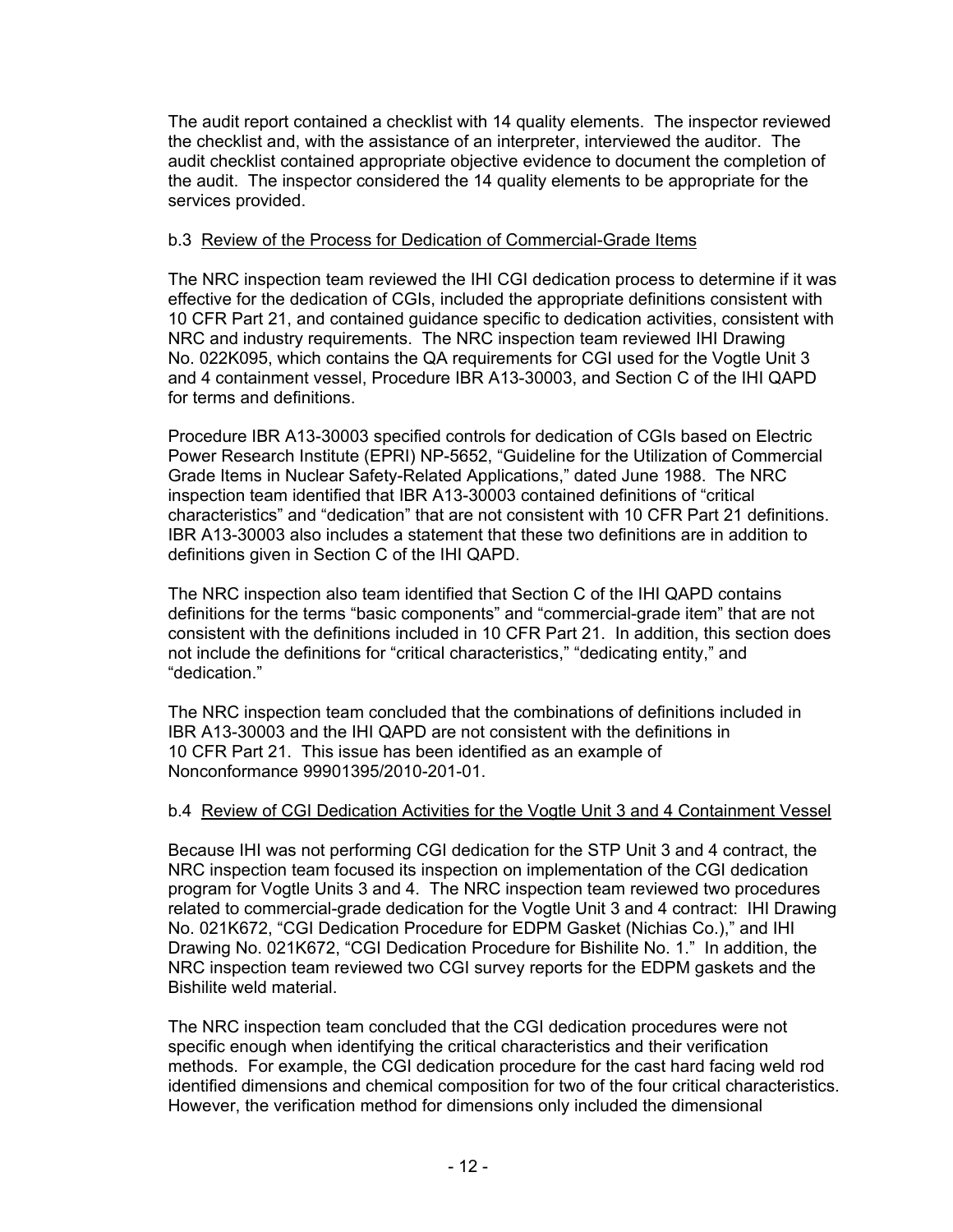inspection of a sample of one rod per 5 kg lot. In addition, the chemical composition was accepted using the material test report based only on a record review without any sample testing of received items.

The NRC inspection team interviewed responsible IHI personnel and learned that, for the majority of their CGI dedication procedures, IHI used sampling for the verification of certain critical characteristics, such as material or chemical composition. The NRC inspection team reviewed the procedural guidance related to the use of sampling plans for dedicated items and noted that IBR A13-30003 did contain limited guidance for heat/lot formation and sampling plan methodology; however, the sampling criteria did not include qualitative factors to ensure adequate selection and implementation of sampling plans. The NRC inspection team determined that IHI's sampling plan methodology was inconsistent with industry guidance described in EPRI 7218, "Guideline for Sampling in the Commercial-Grade Item Acceptance Process," dated January 1999, for the use of normal, reduced, or tightened sampling plans. This issue has been identified as an example of Nonconformance 99901395/2010-201-01.

c. Conclusions

With the exception of Nonconformance 99901395/2010-201-01 for failure to provide adequate procedural guidance for the dedication of CGI, the NRC inspection team concluded that IHI is implementing a process for the control of purchased material, equipment, and services consistent with the regulatory requirements of Criterion VII of Appendix B to 10 CFR Part 50.

## 4. Control of Special Processes

## a. Inspection Scope

The NRC inspection team reviewed IHI's implementation of its program for control of special processes, including welding, heat treatment, NDE, and bending and forming to verify compliance with Criterion IX of Appendix B to 10 CFR Part 50. For welding, the NRC inspection team reviewed WPS, PQRs, welder performance qualifications (WPQs), issue and control of weld electrodes, and observed welding activities. For heat treatment, the NRC inspection team reviewed heat treatment procedures, reviewed calibration labels and documents, observed data displays and records for heat treatment activities, and reviewed personnel qualifications. For NDE, the NRC inspection team reviewed magnetic particle (MT), liquid penetrant (PT), ultrasonic testing (UT), and radiographic testing (RT) procedures, observed the conduct of PT, and reviewed NDE examiner qualifications.

The NRC inspection team reviewed the following documents for this inspection area:

- IBR A13-30000, "Quality Assurance Program Description," Revision 8, dated September 13, 2010
- IBR A13-01001, "Quality Assurance Manual for Nuclear Power Items (ASME Code Section III Division 1 and Division 2)," Revision 45, dated August 6, 2010
- 026R202, "Radiographic Examination Procedure," Revision 3, dated July 20, 2010, Southern Company Vogtle Units 3 and 4 (Job No. 5901003)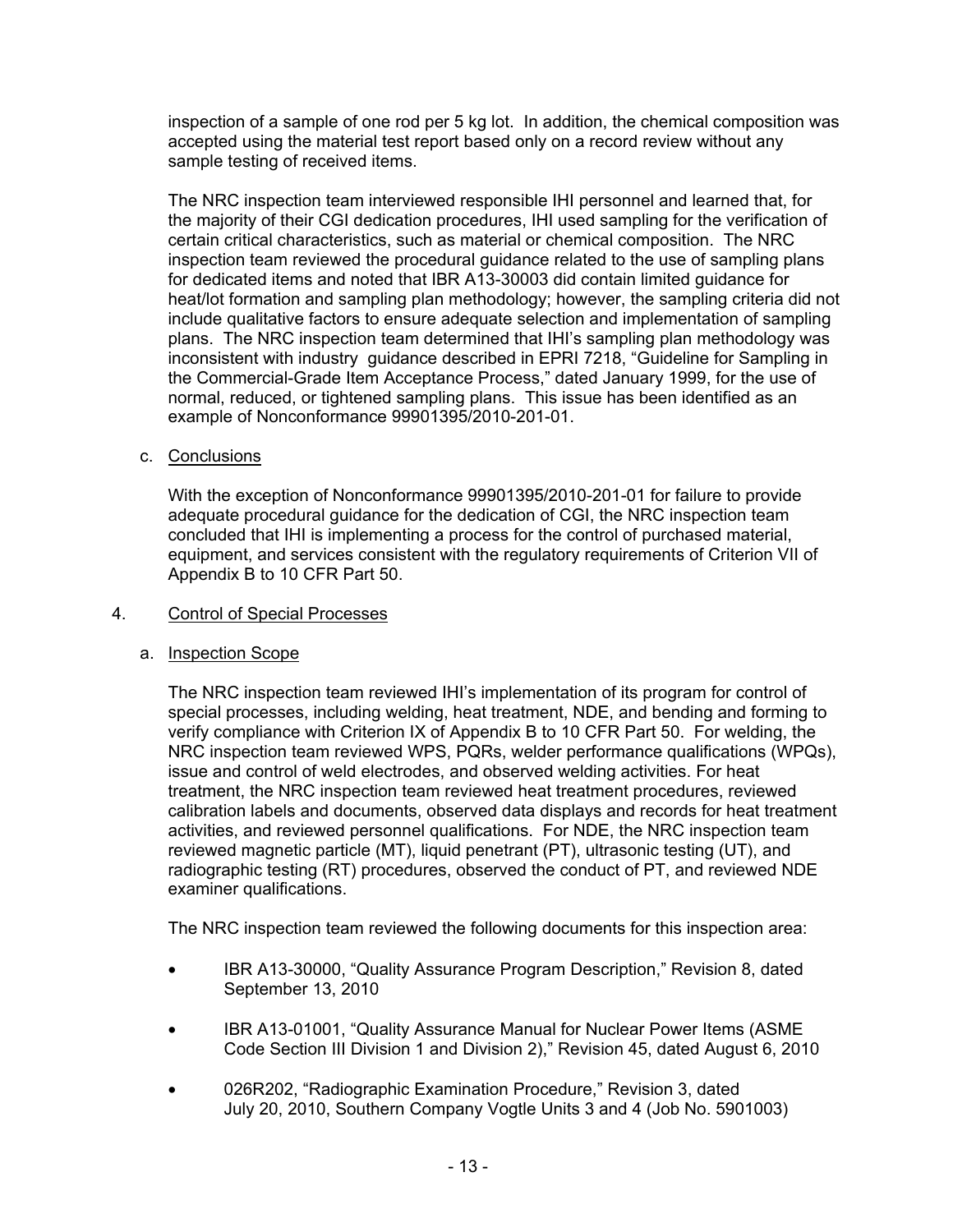- 026R201, "General Inspection Procedure," Revision 1, dated September 24, 2009, Southern Company Vogtle Units 3 and 4 (Job No. 5901003)
- 026R203, "Ultrasonic Examination Procedure," Revision 2, dated December 14, 2009, Southern Company Vogtle Units 3 and 4 (Job No. 5901003)
- 026R204, "Liquid Penetrant Examination Procedure," Revision 4, dated August 25, 2010, Southern Company Vogtle Units 3 and 4 (Job No. 5901003)
- 026R206, "Visual Examination Procedure," Revision 1, dated October 1, 2009, Southern Company Vogtle Units 3 and 4 (Job No. 5901003)
- 026R205, "Magnetic Particle Examination Procedure," Revision 3, dated December 14, 2009, Southern Company Vogtle Units 3 and 4 (Job No. 5901003)
- 026R208, "NDE Personnel Qualification," Revision 1, dated September 24, 2009, Southern Company Vogtle Units 3 and 4 (Job No. 5901003)
- 016R003, "Inspection Procedure," Revision 3, dated May 26, 2010, STP Nuclear Operating Company (Job No. 5501633)
- 016R004, "Liquid Penetrant Examination Procedure," Revision 4, dated August 3, 2010, STP Nuclear Operating Company (Job No. 5501633)
- 016R005, "Magnetic Particle Examination Procedure," Revision 5, dated August 24, 2010, STP Nuclear Operating Company (Job No. 5501633)
- 016R018, "Radiographic Examination Procedure," Revision 1, dated July 1, 2010, STP Nuclear Operating Company (Job No. 5501633)
- A13-10001, "Control Procedure for Subsidiary Materials, NDE Materials and Consumables," Revision 2, dated August 24, 2010
- 016R019, "Ultrasonic Examination Procedure for Plate and Under Attachments," Revision 1, dated January 6, 2010, STP Nuclear Operating Company (Job No. 5501633)
- Qualification records for four NDE examiners (I-1009, I-1020, N-008, and N-009)
- M13-11006, "Qualification Procedure of Heat Treatment Operator," Revision I, dated July 15, 2010
- Qualification records for six heat treatment operators (HTW-H20-02, HTW-H20-03, HTW-H20-04, HTW-H20-05, HTW-H21-01, HTW-H22-01, and HTW-H22-02)
- 016R009, "Heat Treatment Procedure," Revision 1, dated November 30, 2009, STP Nuclear Operating Company (Job No. 5501633)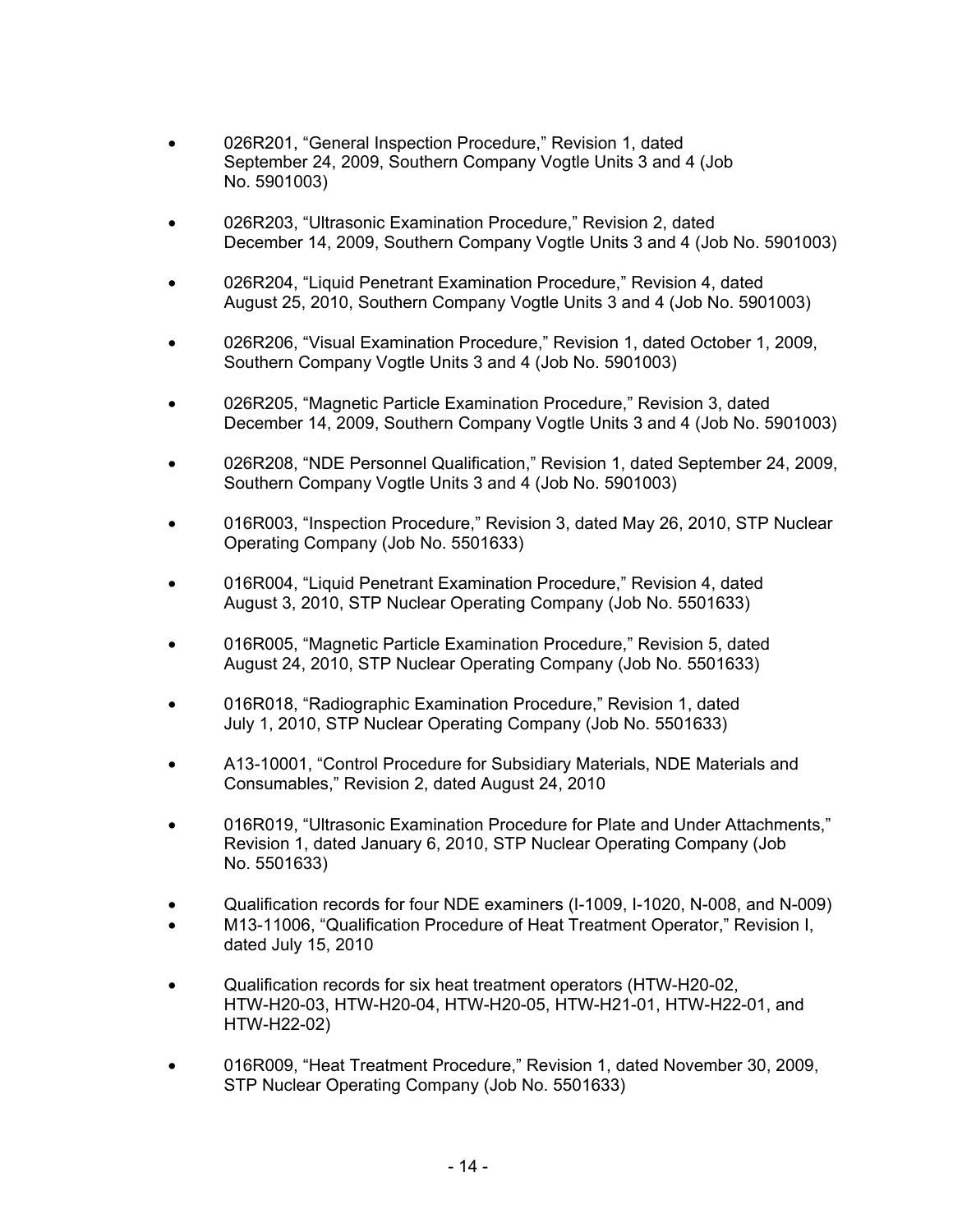- 112R003, "Post Weld Heat Treatment Procedure Sub #112," Revision 0, dated November 20, 2009
- 113R003, "Post Weld Heat Treatment Procedure Sub #113," Revision 2, dated August 2, 2010
- 016R001, "Procedure for Forming and Bending," Revision 2, dated August 23, 2010, STP Nuclear Operating Company (Job No. 5501633)
- 026R003, "Forming and Bending Procedure," Revision 1, dated August 26, 2009
- Test record: MT-633-512-2, dated June 29, 2010, for part 112-A01-013
- Test record: UT-633-512-2, dated June 29, 2010, for part 112-A01-013
- Test record: MT-633-512-1, dated June 29, 2010, for part 112-A01-012
- Test record: UT-633-512-1, dated June 28, 2010, for part 112-A01-012
- Test record: PT-633-507C-2, dated April 5, 2010, for part 112-A01-013
- Test record: PT-633-507C-1, dated March 19, 2010, for part 112-A01-012
- Test record: UT-633-372-2, dated May 24, 2010, for part 112-A01-015
- Test record: UT-633-372-1, dated May 21, 2010, for part 112-A01-014
- Test record: MT-633-360E-2, dated February 13, 2010, for part 112-A01-015
- Test record: MT-633-360E-1, dated February 14, 2010, for part 112-A01-014
- Test record: PT-633-367C-2, dated February 23, 2010, for part 112-A01-015
- Test record: PT-633-367C-1, dated February 22, 2010, for part 112-A01-014
- CMTR IN-1826, dated October 23, 2009, for BL-96 designated SMAW electrodes
- Specification/Drawing Nos.: 224B015, and 026R116 for SPT #3 RPV shell course 2, weld joint W-1222
- "Report of the Absorbed Moisture Test for Electrode Covers (BL-96)," issued May 1999
- Westinghouse design specification, APP-MV50-ZO-003, "Personnel Airlock Design Specification," Revision 1
- Specification/Drawing Nos. associated with PCL sequence 380 for STP # RPV:
	- 016R025—General Weld Procedure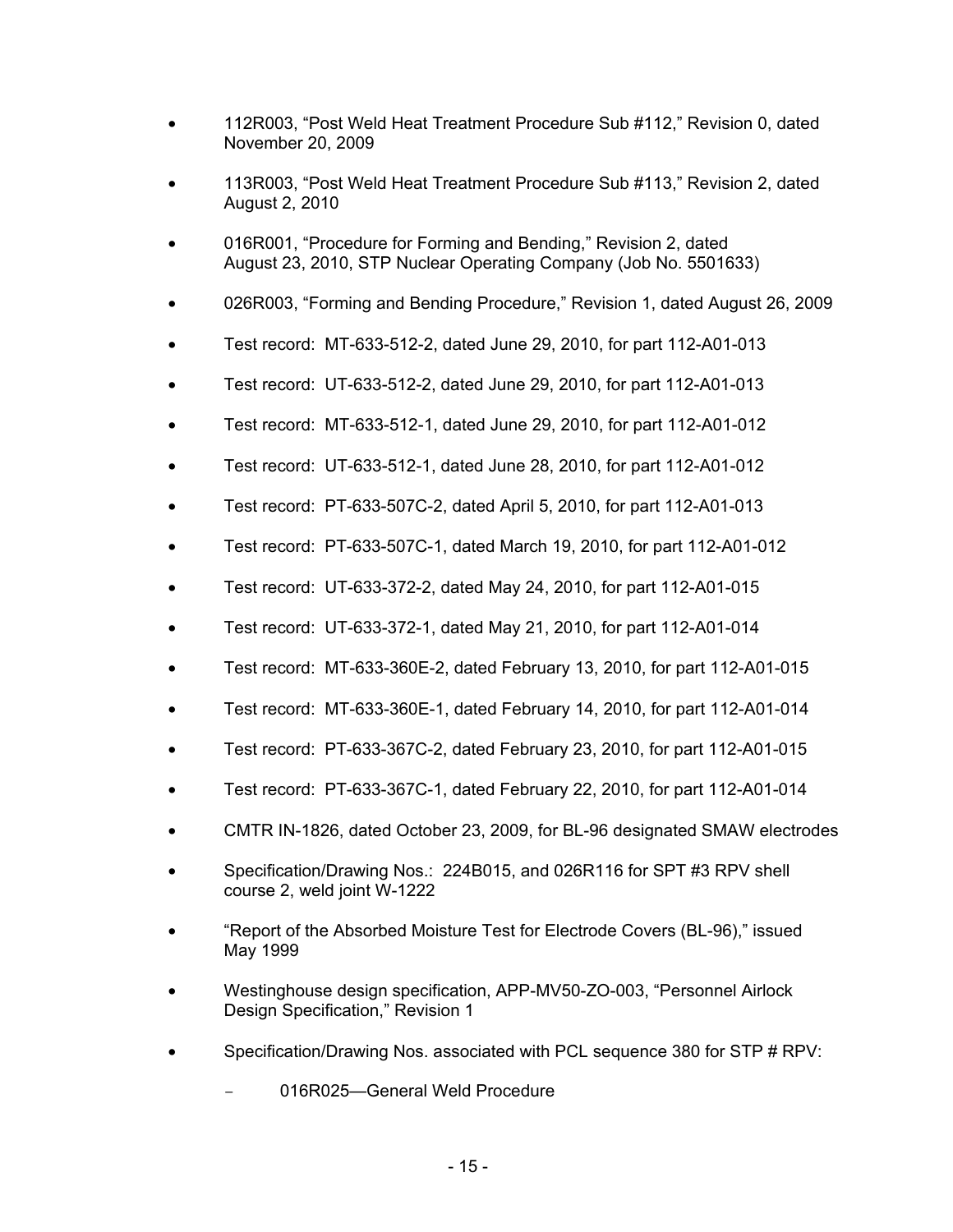- 016R062-Fitup Procedure
- 016R111—Weld Procedure Specifications
- 112B002—Assembly Procedure
- 016R142—Welder Qualifications SMAW
- 016R144—Welder Qualifications GMAW
- 016R145—Welder Qualifications SAW
- 016R131—List of Joints and Applicable WPS
- STP #3 RPV purchase specification 5501633/016H008
- STP #3 RPV CMTR 5889-1, SA 533 Gr B Cl1 plate
- Weld Procedure Specification TT-1804G for ER308L finish pass
- Performance Qualification Record TT-1802G
- Drawing No. 020K403, "Personnel Airlock Design Specification," Revision 1, dated August 3, 2009
- Drawing No. 020K401, "AP-1000 Containment Vessel Design Specification," Revision 0, dated January 28, 2009
- Weld Procedure Specification TT-1804G, Revision 0, dated July 13, 2009
- Drawing No. 026R016, "Weld Map & Required NDE for Upper and Lower Personnel Airlock," Revision 2, dated August 10, 2010
- Drawing No. 224B014, "Detailed Drawing of Upper and Lower Personnel Airlocks Outer Cylinder Assembly," Revision 1, dated July 8, 2010

### b. Observations and Findings

The NRC inspection team reviewed Section 9 of the IHI QAPD. The QAPD references Section 11 of the ASME QAM for a description of how IHI controls special processes. The NRC inspection team verified that Section 11 of the QAM was consistent with the requirements of Criterion IX of Appendix B to 10 CFR Part 50.

### b.1 Process Control Documents

The NRC inspection team confirmed that the IHI manufacturing process used process control checklists (PCLs) to control shop production activities. The PCLs incorporated witness and hold points for the customer, authorized nuclear inspector, and IHI quality control inspectors and identified the applicable drawings, material specifications, work instructions, and procedures applicable to the manufacturing process being performed.

The NRC inspection team found that the PCLs assured that the fabrication activities were accomplished in accordance with specified requirements and conducted in the correct sequence.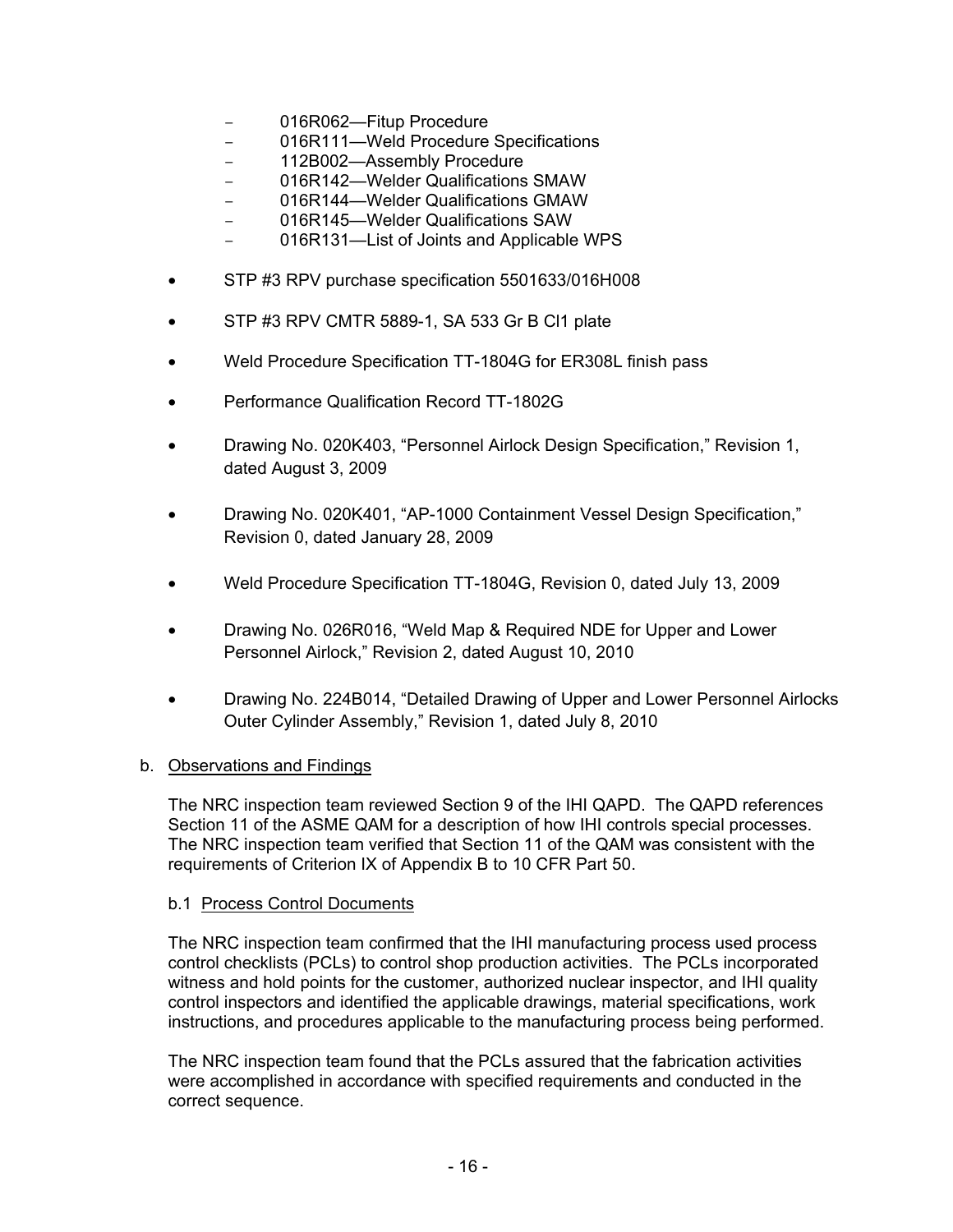## b.2 Heat Treatment

The NRC inspection team reviewed the heat treatment procedures for fabrication of the STP RPV, which included provisions for preheat, interpass temperature, and postweld heat treatment (PWHT). The NRC inspection team verified that the procedures were consistent with the requirements of ASME Code, Section III, NB-4600, 1989. The PWHT procedures reviewed covered the following components of the STP RPV: shell courses 1–4, the bottom head ring, and the bottom head dome. The procedures included requirements for PWHT after the completion of various fabrication stages including, but not limited to, longitudinal welds, attachment of nozzles, cladding, and the joint between the bottom head ring and the dome. The NRC inspection team verified that the parameters specified were consistent with the ABWR design certification document.

The NRC inspection team reviewed heat treating records for one of the plates for shell course 2 (plate number DH110A, heat number 2-2607) and verified that the heat treatment was conducted in accordance with Procedure 016R009. The NRC inspection team also reviewed Furnace Chart SRB-003 and verified that the thermal record was consistent with the procedure.

The NRC inspection team reviewed the procedure for qualification of heat treatment personnel and verified that the qualification records for a sample of six heat treatment operators were consistent with the procedure.

### b.3 Nondestructive Examination

The NRC inspection team reviewed various NDE procedures, including UT, PT, MT, and RT, for IHI's U.S. projects, including the ABWR RPV for STP Units 3 and 4, and the AP1000 containments for Vogtle Units 3 and 4 and VC Summer Unit 2. In this review, the NRC inspection team verified that the procedures referenced the appropriate codes and standards, including the appropriate ASME Code Section III and Section V code years for the ABWR (1989) and the AP1000 (2001, with the 2002 addenda). For each of the procedures, the NRC inspection team verified that IHI established the appropriate acceptance criteria and essential variables from ASME Code Section V. The NRC inspection team reviewed a sample of 12 test records of MT, UT, and PT conducted on the plates for shell courses 1 and 2 of the STP RPV and verified conformance with the procedures and the applicable code requirements.

The NRC inspection team reviewed the IHI written practice in Procedure 026R208 for qualification of NDE personnel. The NRC inspection team verified that the requirements of certifying Level II and Level III NDE examiners were consistent with the requirements of American Society for Nondestructive Testing SNT-TC-1A, "Non-Destructive Testing." The NRC inspection team verified that the training, experience, and qualification of four NDE personnel with certifications as MT Level II, PT Level II, MT Level III, UT Level III, PT Level III, and VT Level III were consistent with the requirements of the written practice.

The NRC inspection team observed an IHI NDE examiner perform a PT on portions of the personnel airlock bulkhead for the Vogtle Unit 3 AP1000 containment. The NRC inspection team noted that the revision of the procedure in the field was the latest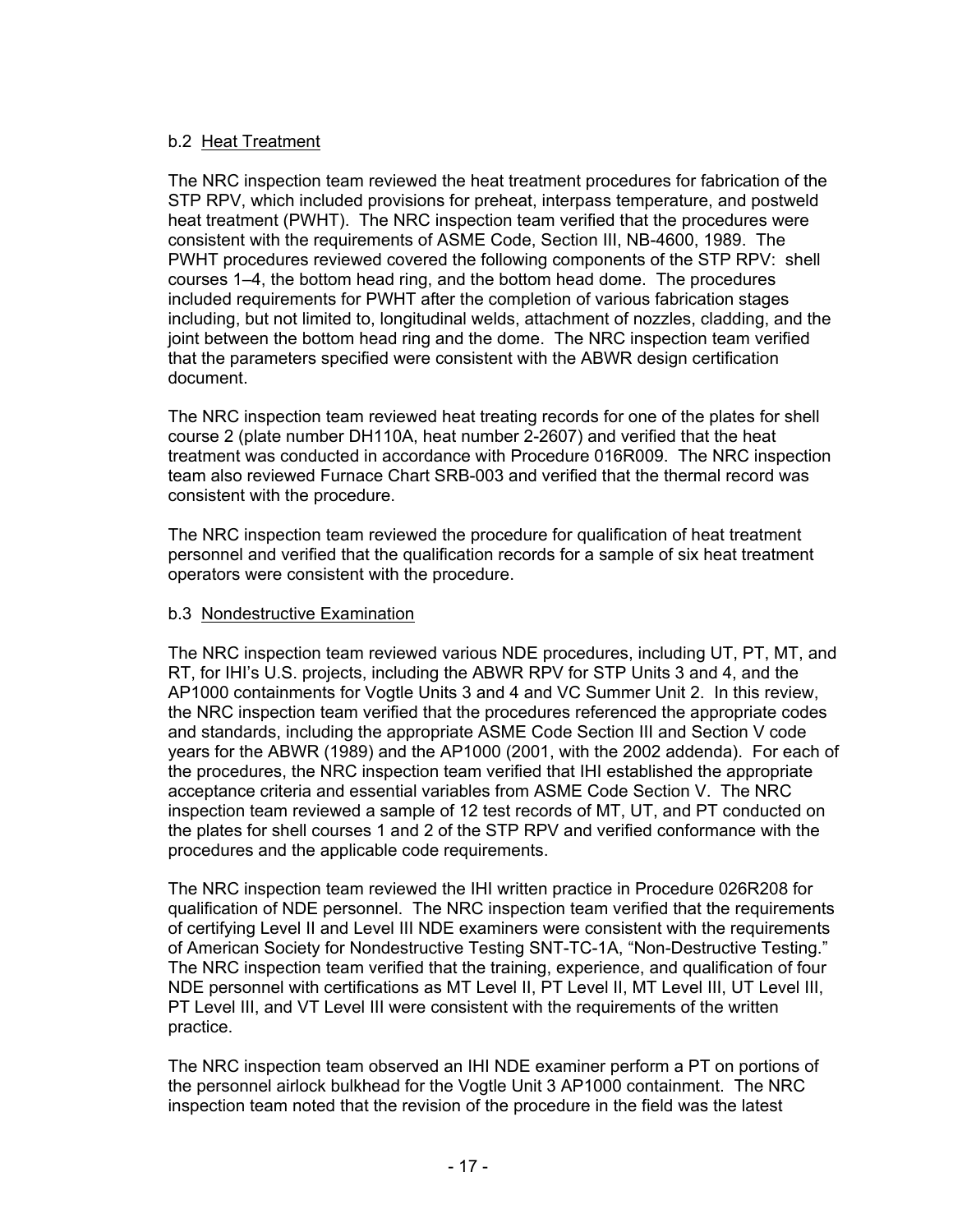approved version and verified that the test was performed in accordance with the procedure within the appropriate time parameters. Additionally, the NRC inspection team verified that the penetrant, developer, and remover types used in the exam were among those allowed by the procedure. The NRC inspection team confirmed that the NDE examiner was qualified in accordance with the IHI written practice, and that his certification was current.

#### b.4 Welding

The NRC inspection team reviewed the IHI QAPD and ASME QAM, WPS, PQRs, welder qualification test records, the maintenance of welder qualifications, and the handling and storage of welding electrodes for IHI activities related to the ABWR RPV for STP Units 3 and 4 and the AP1000 containment vessels for Vogtle Units 3 and 4 and VC Summer Unit 2. In addition, the NRC inspection team observed SAW on the STP Unit 3 RPV longitudinal weld for shell course 2, and tungsten inert gas (TIG) welding on the Vogtle equipment hatch bulkhead. Lastly, the NRC inspection team reviewed PCLs and WPS to verify that they incorporated the appropriate technical requirements specified in the procurement documents and that they met the requirements of the ASME Code.

The staff witnessed SAW on the STP #3 RPV longitudinal weld for shell course 2, weld joint W-1222. The NRC inspection team noted that the weld parameters, voltage, travel speed, and amperage were within the parameters of the specified weld procedure. The staff also reviewed the PCL for the associated weld, including fabrication assembly drawings, design drawings, CMTR for weld rod and flux, procurement documents for the plate, and the ABWR design specification. The staff observed that the selection and welding of the plate for the RPV #3 longitudinal weld W-1222 was in accordance with the ABWR design specification.

The NRC inspection team witnessed TIG welding for weld WE-23-VB2-N1B, which is a weld on the outer surface of the personnel airlock. The weld was intended as a stainless steel buildup on the outer surface of the structural plate material to facilitate future welding of a stainless steel pressure sensing line. The NRC inspection team noted that the weld parameters, voltage, and amperage were within the parameters of the specified weld procedure. The NRC inspection team reviewed the design specification, PCL for the associated weld, the associated drawings and specifications, and ASME Code Section III requirements and verified that the appropriate technical requirements were effectively implemented. In addition, the NRC inspection team verified that the welder was qualified to perform the welding activity.

The staff reviewed the qualification records of two welders who performed SAW on the STP #3 RPV longitudinal weld for shell course 2 to determine if they were currently qualified to weld using a semiautomated SAW process. In addition, the staff reviewed the WPQs for the subject welders and found that the welders successfully completed the weld qualification with acceptable side bends. The staff observed that the welder proficiency meets the requirements of ASME Code Section IX and the IHI implementing procedures.

The STP Unit 3 and 4 RPV design specification states that electrodes and fluxes for welding of low-alloy steel shall be processed and controlled so that the moisture content at the time of use does not exceed 0.4 percent as specified under paragraph 3.10 of SFA-5.5 of ASME Code Section II, Part C. The NRC inspection team observed that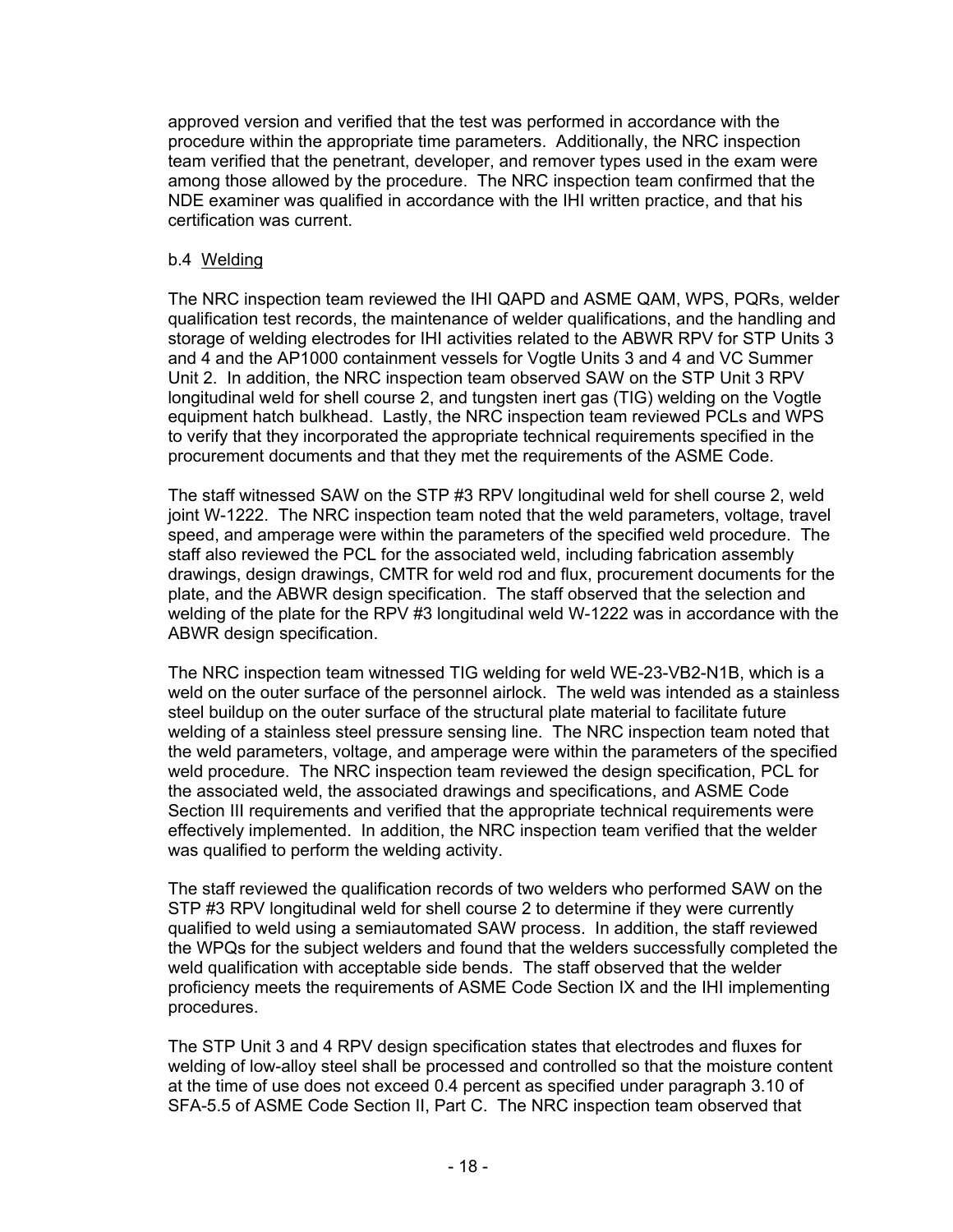SMAW electrodes and the SAW flux for the STP Unit 3 and 4 project were stored in ovens to prevent moisture pickup and that portable ovens (hotboxes) were used to prevent moisture pickup after issuance of the weld rod from the ovens until the time that the weld rod was consumed in a weld joint. IHI indicated that the weld rods were returned to the ovens after 4 hours in the field if they were not consumed. Based on IHI testing that was documented in "Report of the Absorbed Moisture Test for Electrode Covers (BL-96)" at 125 degrees Celsius (C) and with the cover of the hotbox closed, weld rods maintained a moisture level of 0.1 percent after 24 hours. The NRC inspection team verified that IHI maintains the internal temperature of the hotbox at approximately 150 degrees C. Based on the NRC inspection team's observations and data supplied by IHI, the staff determined that the IHI controls to minimize moisture pickup meet the STP Unit 3 and 4 RPV design specification.

The NRC inspection team observed marking activities on the STP RPV bottom head dome for weld buildup around the control rod drive and in-core monitoring stub tubes. For the marking pen used (lot 8K390), the NRC inspection team verified that IHI analyzed its chemistry before using it on the RPV. The NRC inspection team reviewed CMTR 5501633-016H135 for the bottom head dome of the STP RPV and verified that it met the required minimum delta ferrite concentration and chemical constituents required by code.

The NRC inspection team reviewed CMTR 5981-4 for the plate material used for the personnel airlock bulkhead for the Vogtle AP1000 containment (heat number 5-2269), which included tensile and Charpy impact test results and material chemistry. The NRC inspection team verified that the results met the requirements of SA 526 Grade 70 material.

### b.5 Bending and Forming

The NRC inspection team reviewed documentation for heating before rolling for plate numbers GR016A (heat number 1-2521) and DH110A (heat number 2-2607) for shell course 2 of the STP RPV and verified that the records for heating rate, hold temperature, and hold time were in accordance with Procedure 016R001. The NRC inspection team also reviewed Furnace Charts SRB-001 and SRB-002 to verify that they were consistent with the procedure and other records.

The NRC inspection team observed bending and forming activities for the Vogtle Unit 3 containment equipment hatch (part number F23-AA-2A, heat number 5-0533) and reviewed Procedure 026R003, which detailed the required parameters for the fabrication activity. The NRC inspection team verified that the work was performed in accordance with the procedure and that the procedure was consistent with the requirements of Section NE-4200 of ASME Code Section III. The NRC inspection team also reviewed CMTR 5973-2 (heat number 5-0533) and verified that the chemical and mechanical testing results met the requirements of SA-738 Grade B material, as required by the design.

### b.6 Inspection Activities Related to Inspections, Tests, Analyses, and Acceptance **Criteria**

Section 2.1.1 of the ABWR certified design contains the principal design bases and principal design characteristics that are referenced in the design certification rule for the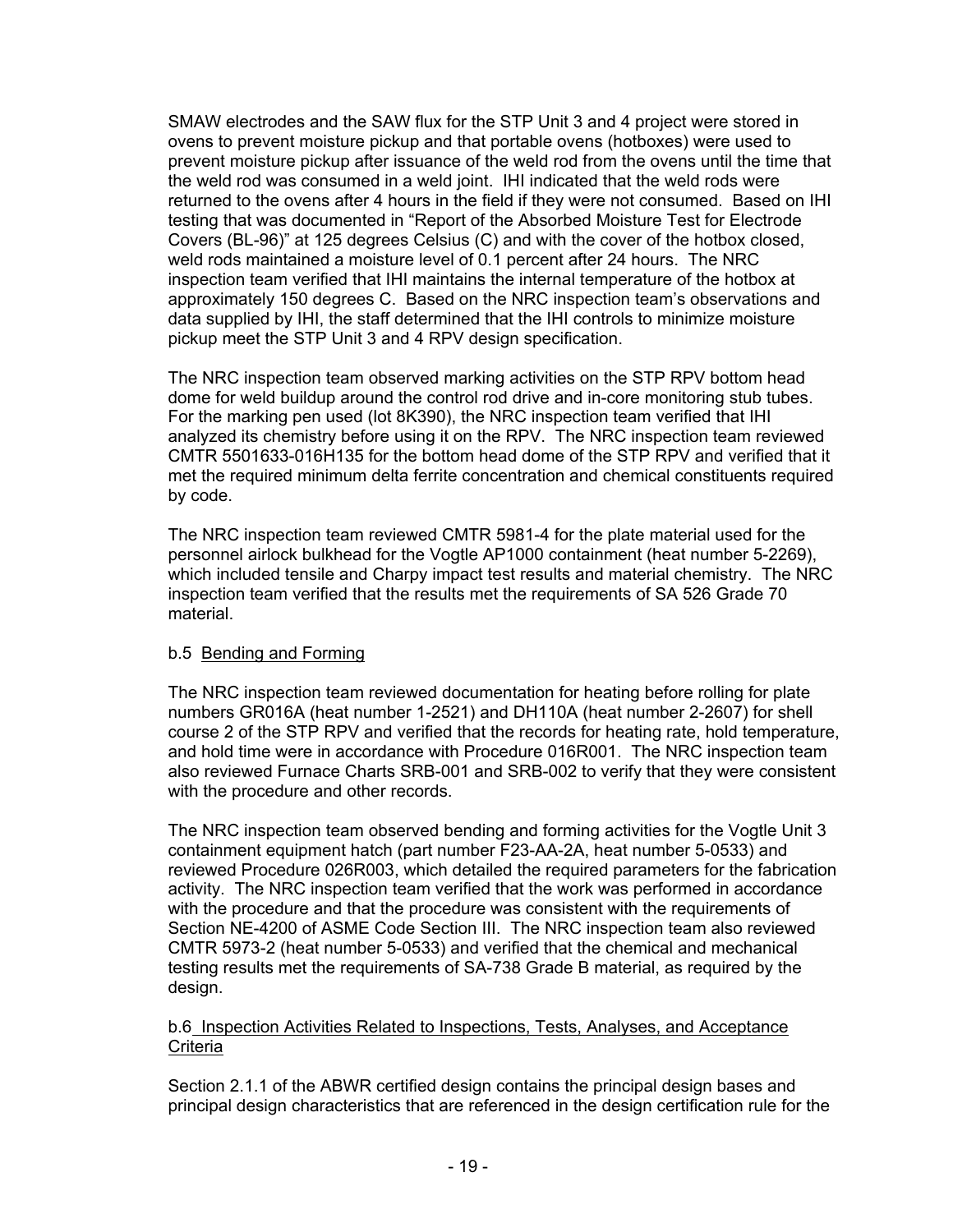RPV system and internals. Table 2.1.1.d, "Reactor Pressure Vessel System," contains fabrication and examination requirements for the RPV and internals. The NRC inspection team verified, by visual observations and review of records, that special processes and testing activities being performed at IHI are consistent with design description commitments contained in the ABWR certified design. The welding, NDE, materials verification, heat treatment, and bending and forming activities described in this section are associated with inspections, tests, analyses, and acceptance criteria (ITAAC) 2.01.01.01-2, 2.01.01.04, and 2.01.01.05 from Revision 0 of the certified ABWR design.

Section 2.2.1 of the AP1000 certified design contains the principal design bases and principal design characteristics that are referenced in the design certification rule for the containment system. Table 2.2.1-3, "Inspections, Tests, Analyses and Acceptance Criteria," contains fabrication and examination requirements for the containment system. The NRC inspection team verified, by visual observations and review of records, that special processes and testing activities are consistent with design description commitments contained in the AP1000 certified design. The welding, NDE, materials verification, impact testing, heat treatment, and bending and forming activities described in this section are associated with ITAAC 2.2.1.2a, 2.2.1.4a.ii, and 2.2.1.3a from Revision 15 of the AP1000 certified design.

### c. Conclusions

Based on the sample of procedures reviewed and work observed, the NRC inspection team concluded that the implementation of the IHI program for control of special processes is consistent with the regulatory requirements of Criterion IX of Appendix B to 10 CFR Part 50. Based on the sample of records reviewed, the NRC inspection team concluded that qualified personnel are using qualified equipment and processes to effectively implement IHI's QAPD and the associated fabrication and special processes procedures. No findings of significance were identified.

## 5. Test Control

a. Inspection Scope

The NRC inspection team reviewed the implementation of the IHI program for test control. Specifically, the NRC inspection team reviewed the policies and procedures governing the implementation of IHI processes to verify compliance with Criterion XI of Appendix B to 10 CFR Part 50. The NRC inspection team also reviewed a sample of completed test records associated with safety-related component fabrication.

The NRC inspection team reviewed the following documents for this inspection area:

- IBR A13-30000, "Quality Assurance Program Description," Revision 8, dated September 13, 2010
- IBR A13-01001, "Quality Assurance Manual for Nuclear Power Items (ASME Code Section III Division 1 and Division 2)," Revision 45, dated August 6, 2010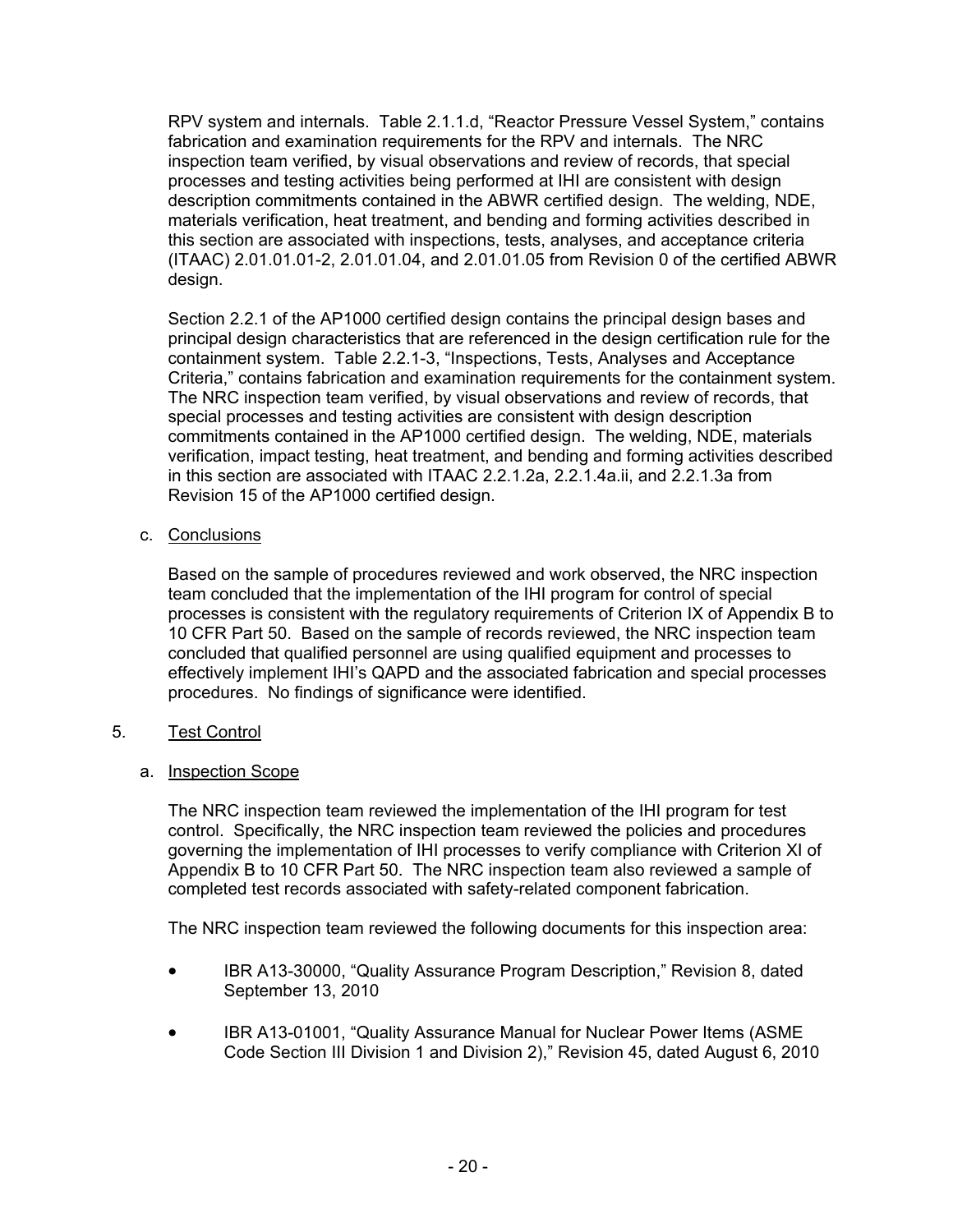- 016R008, "Procedure for As Fabricated Test of Plates," Revision 2, dated February 17, 2010
- 016R012, "Procedure for Chemical Analysis," Revision 1, dated January 6, 2010, STP Nuclear Operating Company (Job No. 5501633)
- 016R016, "Cladding Measurement Procedure," Revision 2, dated August 3, 2010, STP Nuclear Operating Company (Job No. 5501633)
- 016R017, "Dimensional Measurement Procedure," Revision 1, dated December 11, 2009, STP Nuclear Operating Company (Job No. 5501633)
- MR10-40, July 8, 2010, for part number 112-A01-012 (heat 2-4029, plate JH048A), STP RPV plate for shell course 1
- MR10-41, July 8, 2010, for part number 112-A01-013 (heat 2-5039, plate MF064A), STP RPV plate for shell course 1
- MR10-032, June 21, 2010, for part number 112-A01-014 (heat 2-2607, plate DH110A), STP RPV plate for shell course 2
- MR10-033, June 21, 2010, for part number 112-A01-015 (heat 1-2521, plate GR016A), STP RPV plate for shell course 2
- Dimensional test records DT-633-379-1 and DT-633-379-2

#### b. Observations and Findings

The NRC inspection team reviewed Section 11 of the QAPD for test control. The QAPD references Section 13 of the ASME QAM for a description of how IHI implements test control. The NRC inspection team verified that Section 13 of the QAM was consistent with the requirements of Criterion XI of Appendix B to 10 CFR Part 50.

For Charpy impact, tensile, and drop weight testing, the NRC inspection team reviewed test procedures and records and verified that they referenced the appropriate standards, including SA-370 and ASTM E208 as applicable. For the test records for each plate of shell courses 1 and 2, the NRC inspection team verified that the acceptance criteria met the requirements for SA-533 Type B, Class 1 material, as specified by the design. In addition, the NRC inspection team verified that the records included the information required by the procedure. For drop weight testing, the NRC inspection team verified that, for the type of specimen used, the appropriate drop weight energy was applied for the associated tensile strength of the material, in accordance with ASTM E208.

The NRC inspection team reviewed the procedures for chemical analysis, cladding measurement, and dimensional measurement and verified that the appropriate codes were referenced. The NRC inspection team also reviewed a sample of dimensional test reports and verified that they were in conformance with the procedure. The NRC inspection team verified that the quality control inspector who performed the dimensional verification was qualified in accordance with IHI procedures. Although final, as-built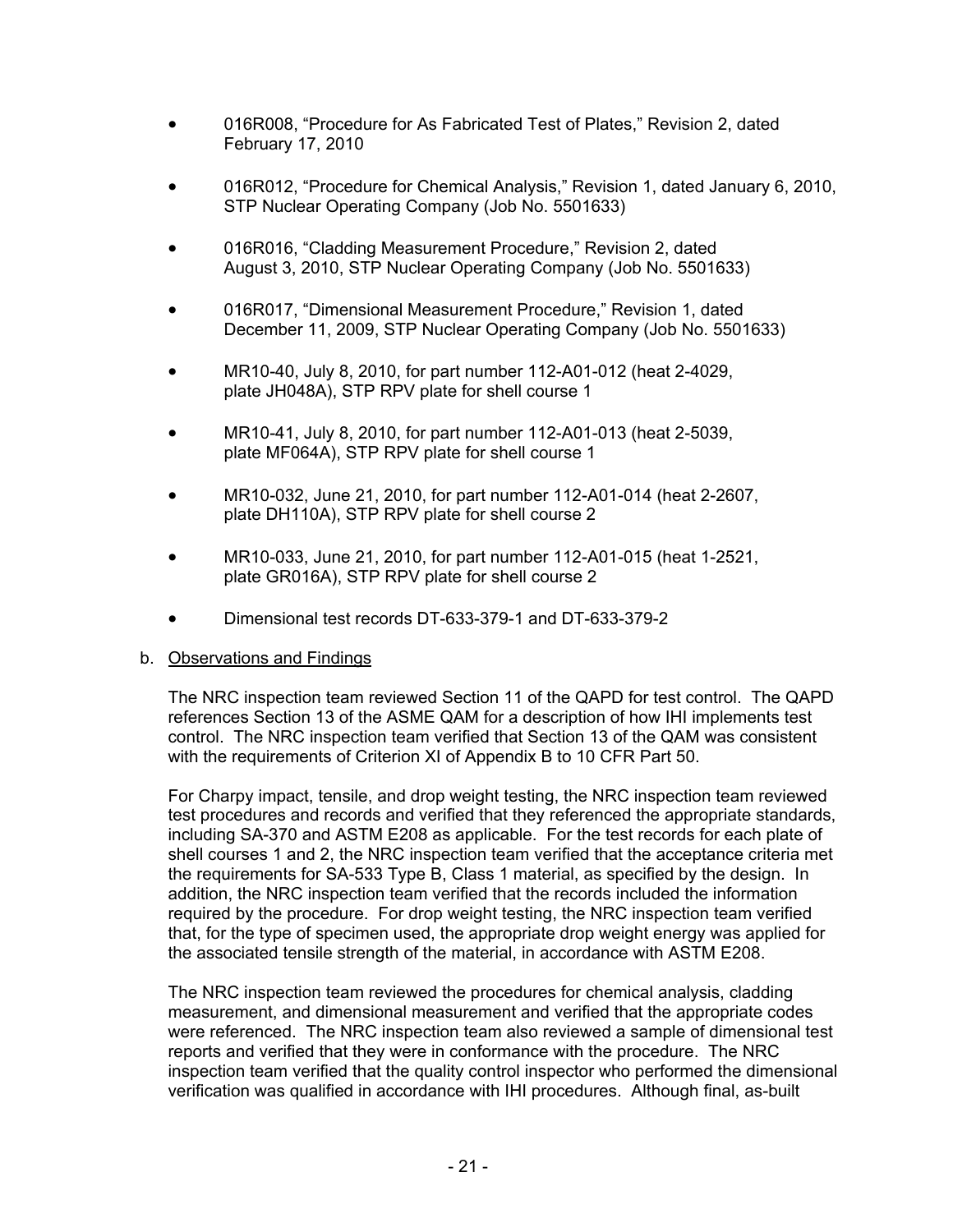dimensional verification for various components for the ABWR RPV and AP1000 containment structures were not complete at the time of the inspection, the NRC inspection team verified that in-process dimensional verifications were conducted by qualified personnel in accordance with approved procedures.

Section 2.1.1 of the ABWR certified design contains the principal design bases and principal design characteristics that are referenced in the design certification rule for the RPV system and internals. Table 2.1.1.d, "Reactor Pressure Vessel System," contains fabrication and examination requirements for the RPV and internals. The NRC inspection team verified, by visual observation and review of records, that dimensional verification, examination, and testing activities are consistent with design description commitments contained in the ABWR certified design. The activities described in this section are associated with ITAAC 2.01.01.05 and 2.01.01.01-1 from Revision 0 of the certified ABWR design.

Section 2.2.1 of the AP1000 certified design contains the principal design bases and principal design characteristics that are referenced in the design certification rule for the containment system. Table 2.2.1-3, "Inspections, Tests, Analyses and Acceptance Criteria," contains fabrication and examination requirements for the containment system. The NRC inspection team verified, by visual observation and review of records, that dimensional verification activities are consistent with design description commitments contained in the AP1000 certified design. This activity is associated with ITAAC 2.2.1.1 from Revision 15 of the AP1000 certified design.

### c. Conclusions

The NRC inspection team concluded that the implementation of the IHI program for test control is consistent with the regulatory requirements of Criterion XI of Appendix B to 10 CFR Part 50. Based on the sample of test control documents reviewed and activities observed, the NRC inspection team concluded that IHI is effectively implementing its QAPD and the associated test control procedures. No findings of significance were identified.

### 6. Control of Measuring and Test Equipment

### a. Inspection Scope

The NRC inspection team reviewed the implementation of the IHI process for control of M&TE. Specifically, the NRC inspection team reviewed the policies and procedures governing the implementation of IHI's processes to verify compliance with Criterion XII of Appendix B to 10 CFR Part 50. The NRC inspection team walked down the shop floor to verify that M&TE included stickers that identified the M&TE number and the calibration period. The NRC inspection team interviewed personnel responsible for the control and calibration of M&TE and reviewed the calibration history for a sample of M&TE.

The NRC inspection team reviewed the following documents for this inspection area:

• IBR A13-30000, "Quality Assurance Program Description," Revision 8, dated September 13, 2010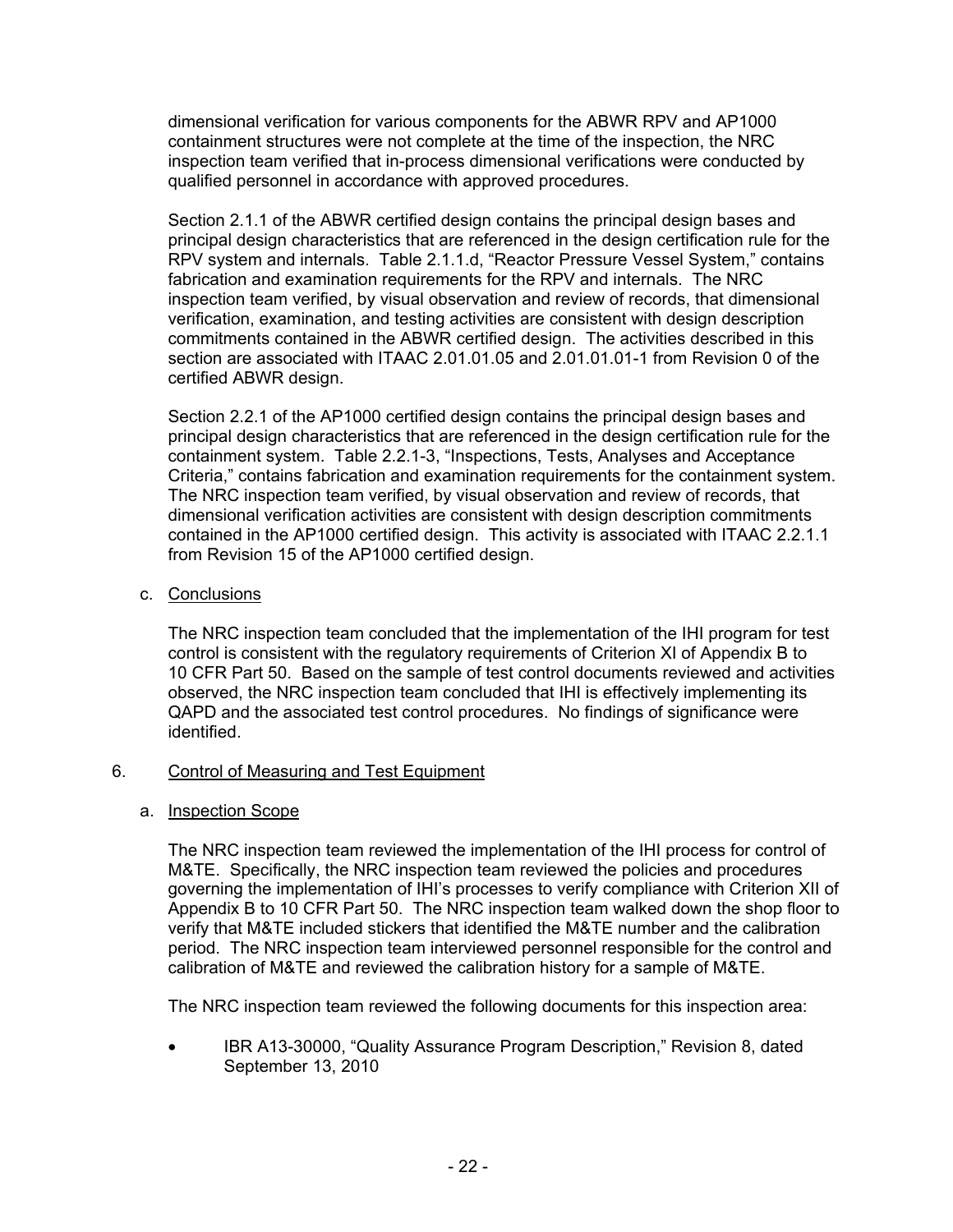- IBR A13-01001, "Quality Assurance Manual for Nuclear Power Items (ASME Code Section III Division 1 and Division 2)," Revision 45, dated August 6, 2010
- IBR M13-15001, "Control Procedure for Measuring and Test Equipment," Revision V, dated August 10, 2010
- IBR M13-15060, "Control Procedure of Examination and Testing Equipment," Revision C, dated June 24, 2009
- IBR M13-15064, "Calibration and Maintenance Procedure for NDE Equipment," Revision D, dated June 24, 2009
- Calibration records for various M&TE

### b. Observations and Findings

The NRC inspection team reviewed Section 12 of the QAPD for control of M&TE. The QAPD references Section 15 of the ASME QAM for a description of how IHI implements control of M&TE. The NRC inspection team verified that Section 15 of the QAM was consistent with the requirements of Criterion XII of Appendix B to 10 CFR Part 50.

The NRC inspection team reviewed the procedures that IHI established for control, calibration, and maintenance of M&TE, including NDE equipment, and verified that provisions for out-of-calibration M&TE were discussed. The NRC inspection team observed the M&TE storage and issue room and noted a segregation area for out-ofcalibration M&TE. The team reviewed reports for nonconforming M&TE and verified that the out-of-calibration M&TE did not impact ASME Code work at IHI. However, provisions existed in the procedures to require additional evaluation in the event that outof-calibration M&TE affected inspection or test results.

For the M&TE observed, the NRC inspection team verified that the equipment was labeled in a manner to ensure traceability to the calibration records. For the following sample of M&TE, the inspection team reviewed calibration records and verified that the dates calibrated, the due dates, the calibration frequency, and the nationally recognized standards for calibration were consistent with procedural requirements:

- P00238—thermocouple used for longitudinal welding of shell course 2
- 0537162—amperage meter used for longitudinal welding of shell course 2
- Handy Magna A-2 No. 03066—yoke used on MT of shell course 2 welds
- Handy Magna A-2 No. 09025—yoke used on MT of shell course 2 welds
- J00925—thermocouple used for PT exam of airlock bulkhead
- 3284A-000021—light meter used for PT exam
- 6539042—pressure gauge in M&TE storage room
- 60331174—caliper in M&TE storage room
- 71346—micrometer in M&TE storage room
- 991008 and 5109B—thermocouples used for heat treating of components
- Y1-NO-24 and Y1-NO-41—data recorders used for documenting heat treatment
- 777702-Charpy test machine
- 68236TK—tensile test machine
- I-88TK69—drop-weight test machine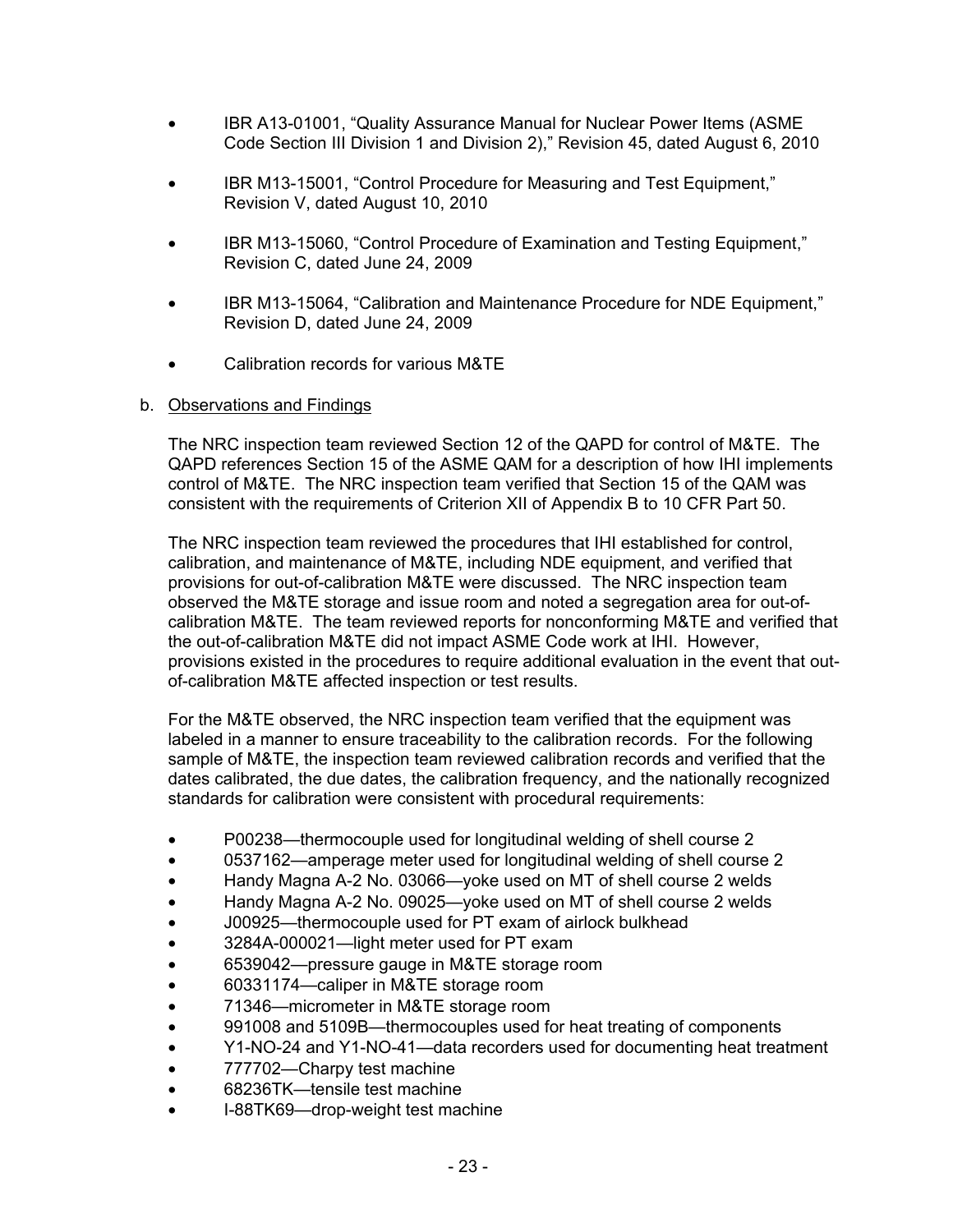### c. Conclusions

The NRC inspection team concluded that the implementation of the IHI program for control of M&TE is consistent with the regulatory requirements of Criterion XII of Appendix B to 10 CFR Part 50. Based on the limited sample of calibration procedures and records reviewed and on observed field activities, the NRC inspection team concluded that IHI is effectively implementing its QAPD and the associated M&TE procedures. No findings of significance were identified.

### 7. Nonconforming Materials, Parts, or Components

### a. Inspection Scope

The NRC inspection team reviewed the IHI policies and procedures for control of nonconforming materials, parts, or components to verify compliance with Criterion XV of Appendix B to 10 CFR Part 50. The NRC inspection team reviewed a sample of NONs and DNs, interviewed IHI personnel, walked the shop floor, and viewed two reject items, two hold items, and the receipt inspection area.

The NRC inspection team reviewed the following documents in this inspection area:

- IBR A13-01001, "Quality Assurance Manual for Nuclear Power Items," Revision 45, dated August 6, 2010
- IBR A13-30000, "Quality Assurance Program Description (10CFR50 Appendix B)," Revision 8, dated August 27, 2010
- IBR A13-17001, "Control of Nonconforming Items," Revision V, dated September 6, 2010
- DN 003-008
- DN 003-012
- DN 003-015
- DN 622-049
- DN 633-038
- DN 633-050
- NON 003-012
- NON 003-015
- NON 004-005
- NON 03-008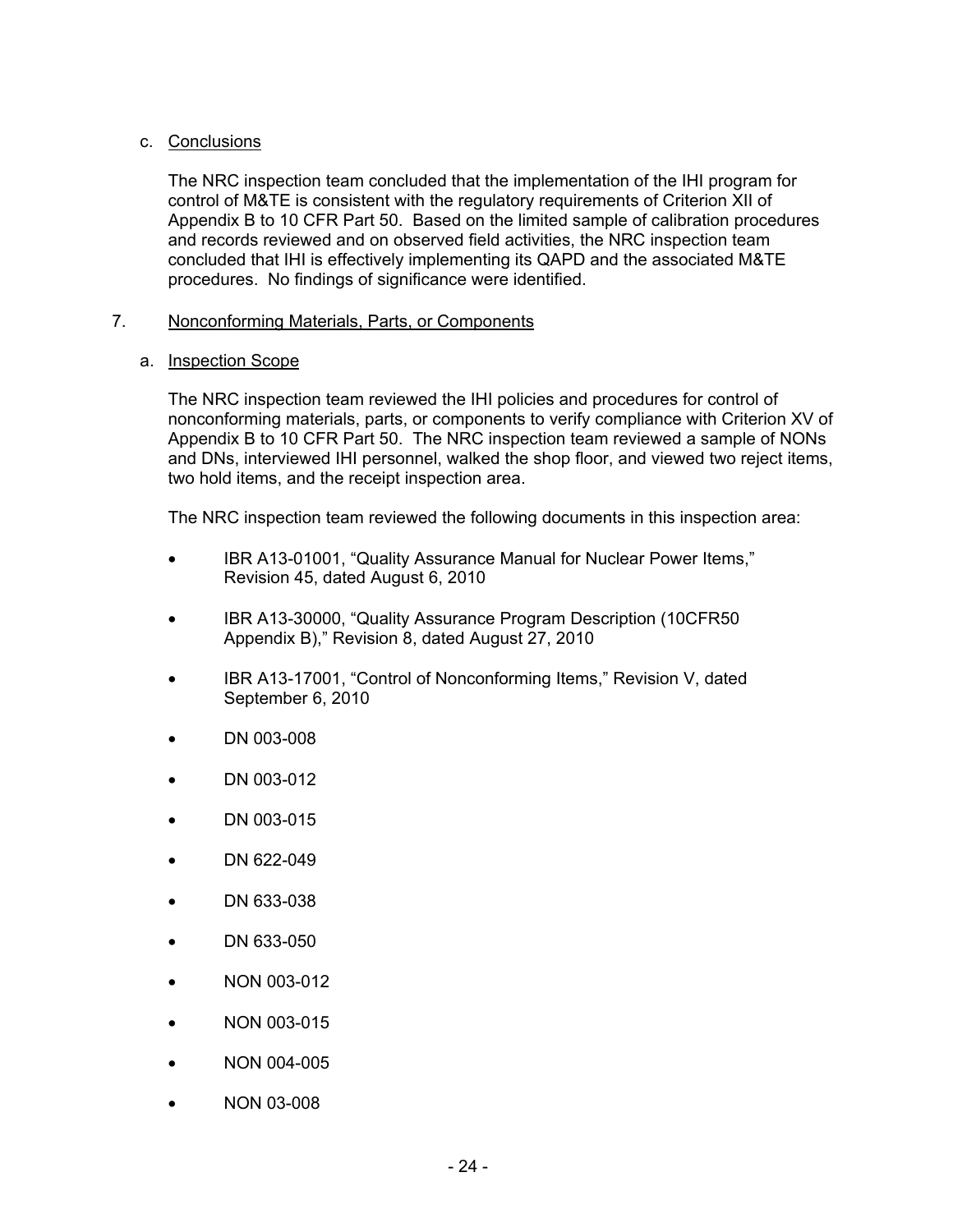- NON 633-060
- NON-001-V011
- NON-633-050

#### b. Observations and Findings

IHI's ASME QAM, QAPD, and Procedure IBR A13-17001 describe the identification, documentation, segregation, evaluation, and disposition requirements for nonconforming items or activities in order to prevent their inadvertent use. The procedures identify the responsibility and authority for review and disposition of nonconforming items and control further processing, delivery, and installation of nonconforming items until the disposition is completed. In addition, the procedures provided for reinspection of repaired and reworked items and for notification to affected organizations of nonconforming conditions. All nonconformities in ASME Code items are dispositioned as "use as is," "repair," or "reject." For safety-related non-ASME Code items, IHI makes a distinction between "repair" and "rework." Procedure IBR A13-17001 provides a link to the 10 CFR Part 21 procedure, IBR A13-30001. In addition, depending on the severity of the nonconformity, IHI may issue a CACS.

The NRC inspection team toured the shop floor and verified that nonconforming materials, parts, and components were appropriately identified and tagged. The NRC inspection team reviewed a sample of NONs and DNs. The NRC inspection team found that nonconforming items were reviewed and dispositioned in accordance with documented procedures as reject, repair/rework, or use-as-is. The dispositions contained technical justifications documenting the nonconforming items as repair or useas-is. In addition, the NRC inspection team found that nonconformances to design requirements dispositioned as repair or use-as-is were subject to design control measures commensurate with those applied to the original design.

c. Conclusions

The implementation of the IHI program for the control of nonconforming materials, parts, or components is consistent with the regulatory requirements of Criterion XV of Appendix B to 10 CFR Part 50. Based on the limited sample of NONs, DNs, interviews with IHI staff, and a tour of the shop floor, the NRC inspection team concluded that IHI is effectively implementing its QAPD, ASME QAM, and implementing procedures. No findings of significance were identified.

- 8. Corrective Action
	- a. Inspection Scope

The NRC inspection team reviewed IHI's implementation of its process for corrective actions. Specifically, the NRC inspection team reviewed the policies and procedures governing IHI's implementation of its process to verify compliance with Criterion XVI of Appendix B to 10 CFR Part 50. In addition, the NRC inspection team reviewed a sample of CACSs associated with NONs, DNs, vendor nonconformances, and internal and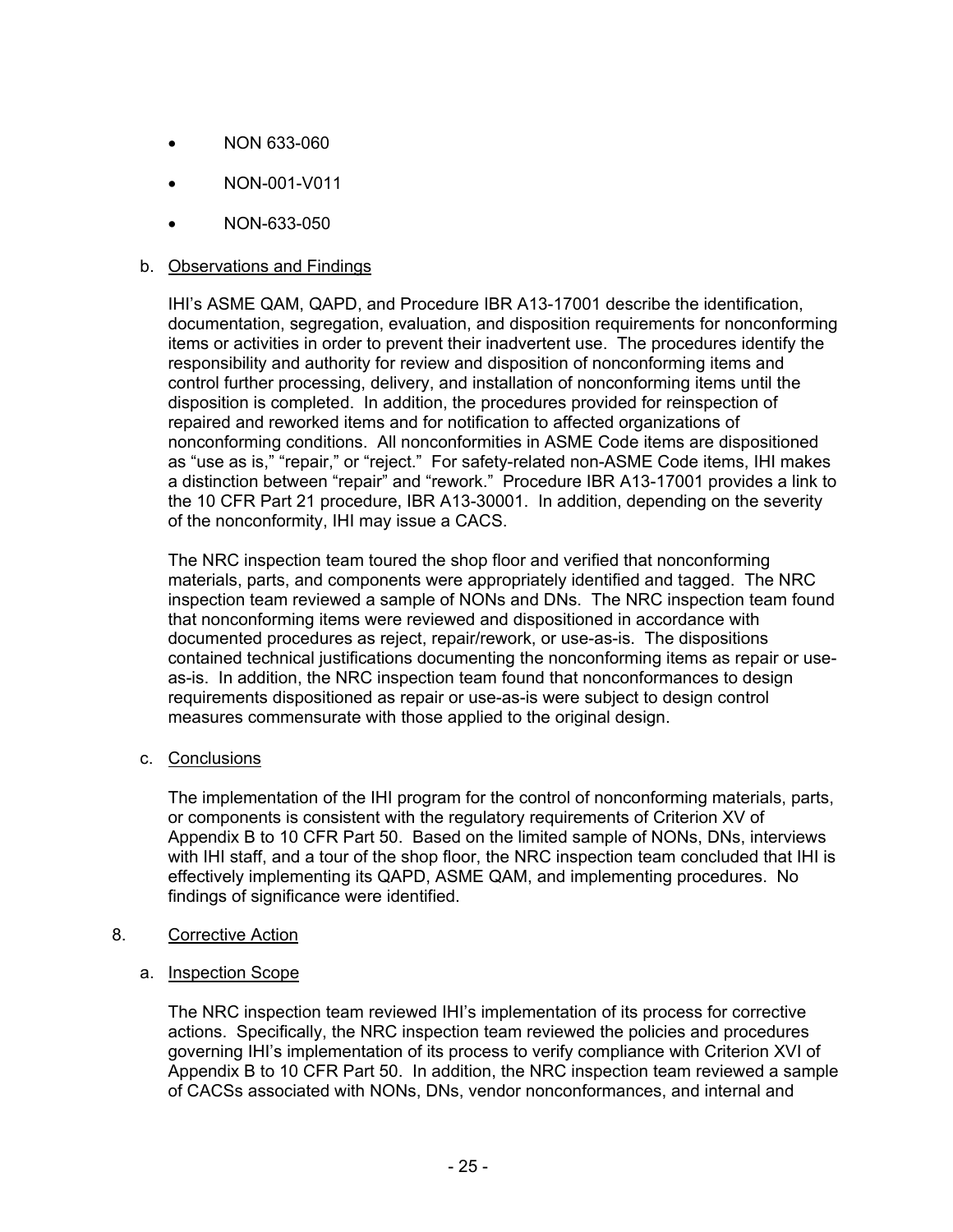external audit findings and discussed the program with IHI personnel responsible for the implementation of the corrective action program.

The NRC inspection team reviewed the following documents for this inspection area:

- IBR A13-01001, "Quality Assurance Manual for Nuclear Power Items," Revision 45, dated August 6, 2010
- IBR A13-30000, "Quality Assurance Program Description (10CFR50 Appendix B)," Revision 8, dated August 27, 2010
- IBR A13-17001, "Control of Nonconforming Items," Revision V, dated September 6, 2010
- CACS 10-003
- CACS 10-014
- CACS 10-017
- CACS 10-018
- CACS 10-055
- CACS 10-129
- CACS 10-176
- CACS 10-219
- CACS 10-222
- CACS 10-223
- CACS-10-007
- CACS-10-015
- CACS-10-053
- CACS-10-199

### b. Observations and Findings

The NRC inspection team reviewed the IHI QAPD, QAM, implementing procedures, and a sample of CACSs to verify conformance with Criterion XVI of Appendix B to 10 CFR Part 50. QAPD Section 16 describes the control of corrective action to be implemented in order to determine the cause of the condition and to prevent recurrence when a CAQ is identified in safety-related items and services. ASME QAM Section 18 describes the responsibilities and controls used to assure that CAQs are promptly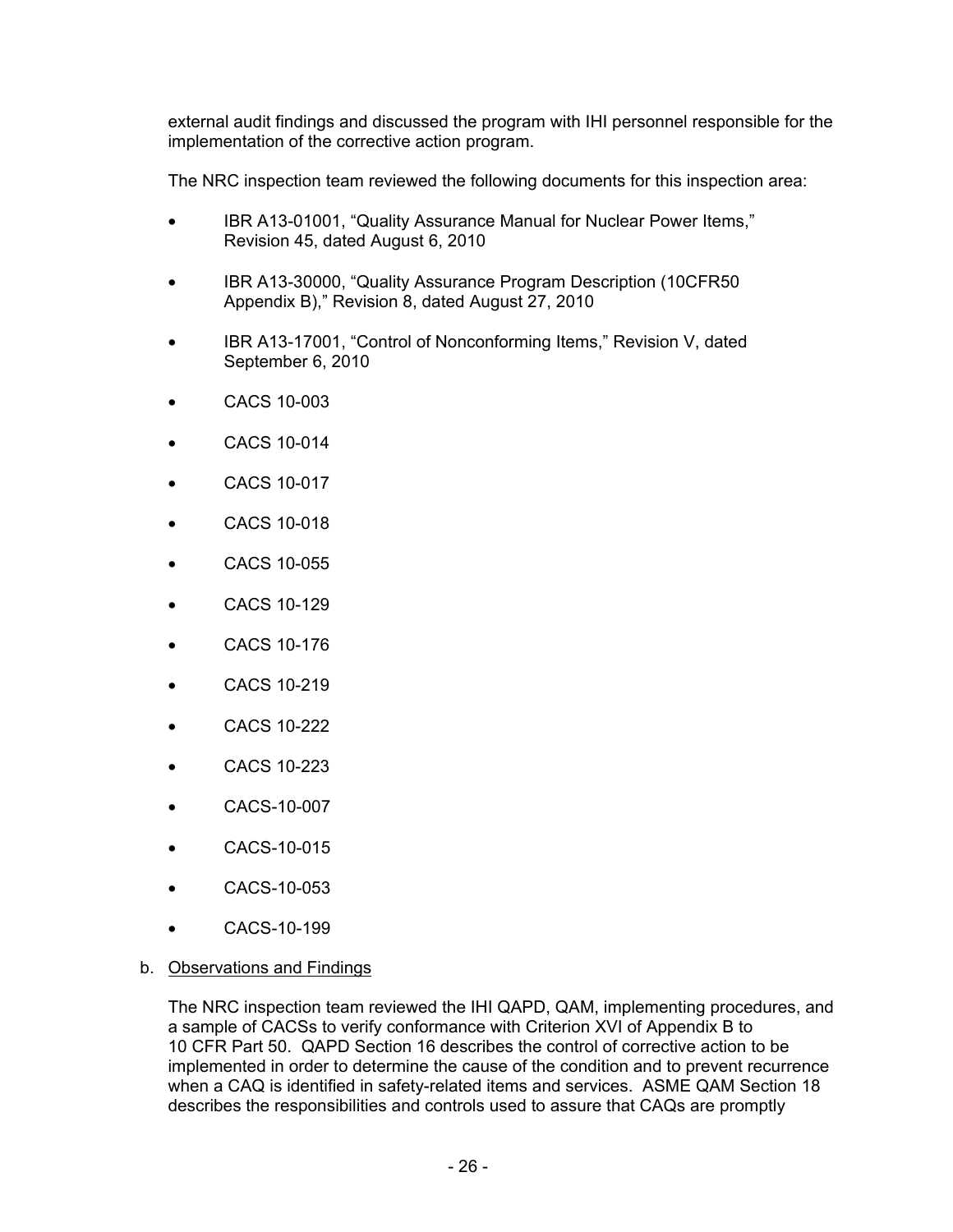identified and corrected. In the case of significant conditions adverse to quality (SCAQs), the ASME QAM states that the cause of the condition shall be determined and corrective action taken to preclude recurrence. The identification, cause, and corrective actions for SCAQs shall be documented and reported to the general manager for QA. In addition, ASME QAM Section 18 states that followup action shall be taken to verify implementation of this corrective action.

Procedure IBR A13-17001 contains the procedure for corrective actions and describes the identification and evaluation of CAQS and the documentation, performance, and closeout of corrective actions. CAQs and SCAQs identified through nonconformance reports, vendor deficiency reports, customer comments, and audits are entered in the corrective action program. The procedure requires IHI subsuppliers to submit nonconforming reports and the proposed corrective actions for approval before implementing the corrective actions, and it describes the IHI process for review and approval of corrective actions related to vendor nonconformances. In addition, Procedure IBR A13-17001 provides a link to the 10 CFR Part 21 program. Procedure IBR A13-30008 describes the method of root cause analysis.

The NRC inspection team reviewed a sample of corrective actions associated with NONs, DNs, vendor nonconformances, and internal and external audit findings to verify that the corrective action reports provide for documentation and description of the CAQ, the cause and corrective actions taken to prevent recurrence, review and approval by the responsible authority, status of corrective actions reviewed, and followup action taken to verify timely and effective implementation of corrective actions.

IHI is committed to ASME NQA-1-1994, Nonmandatory Appendix 16A-1, which states, in part, that CAQs should be reviewed to determine the existence of trends. The significance of identified trends should be classified to determine whether further action is necessary. Procedure IBR A13-17001 states that trend analysis shall be implemented for CAQs, when necessary, in accordance with procedure IBR A13-30007, "Guideline for Trend Analysis." At the time of this inspection, IBR A13-30007 had not been issued and no management system was established for overview of trends for CAQs. IHI failed to review CAQs to determine the existence of trends to identify repetitive conditions and SCAQs.

In addition, Toshiba issued IHI a stop work order for a repetitive failure to follow procedural guidance as it pertains to the Japanese nuclear projects. In response, IHI issued CACS 10-055 to address the issue. This CACS is still open. IHI is in the process of performing a root cause analysis and has identified interim corrective actions. However, the NRC inspection team identified five additional related instances over the past 12 months involving IHI operators failing to appropriately follow procedures that led to nonconforming conditions for U.S. and Chinese components. The failure to effectively trend CAQs is identified as Nonconformance 99901395/2010-201-02.

### c. Conclusions

With the exception of NON 99901395/2010-201-02 for failure to implement a trending program, the NRC inspection team concluded that, based on the limited sample of CACS reviewed, the implementation of the IHI program for corrective actions was consistent with the regulatory requirements of Criterion XVI of Appendix B to 10 CFR Part 50.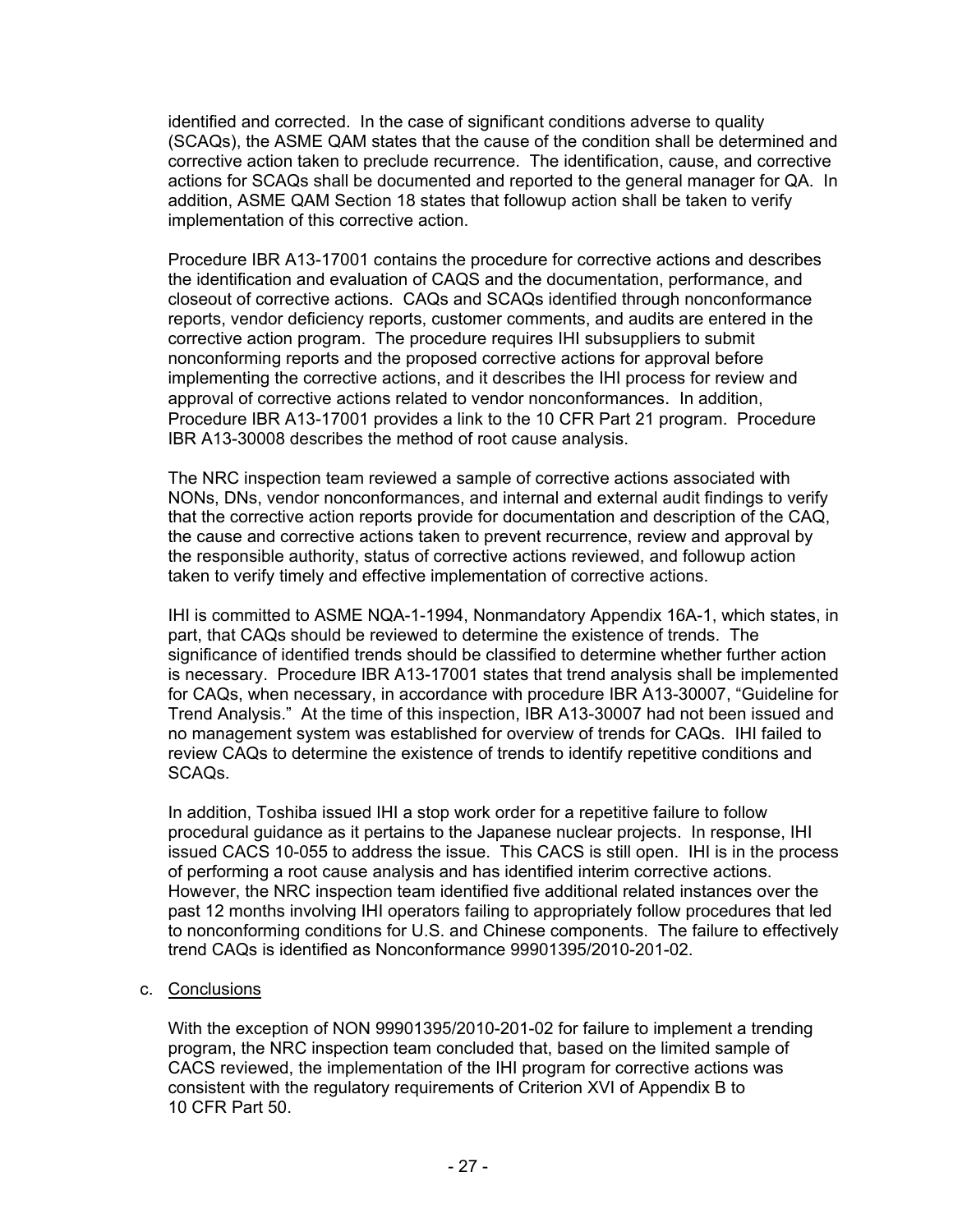### 9. Translation of Documents

The NRC's contract translators reviewed Sections 3, 7, 9, and 12 of IHI's QAPD for the purpose of validating the translation from English to Japanese. The ASME QAM states that in the event of a conflict regarding differences in interpretation between the English version and Japanese version of the QA Manual, the English version shall take precedence; however, through interviews with the responsible IHI personnel, the NRC inspection team learned that IHI primarily uses the Japanese version and the English version is mainly for use during audits by external parties. Through the course of the review, the NRC contract translators identified only minor differences that did not impact the application of the requirements.

### 10. Entrance and Exit Meetings

On September 13, 2010, the NRC inspection team discussed the scope of the inspection with Mr. Kuribayashi, and with the IHI management, and staff. On September 17, 2010, the NRC inspection team presented the inspection results and observations during an exit meeting with Mr. Kuribayashi and other IHI management and staff. The attachment to this report lists the entrance and exit meeting attendees, as well as those interviewed by the NRC inspection team.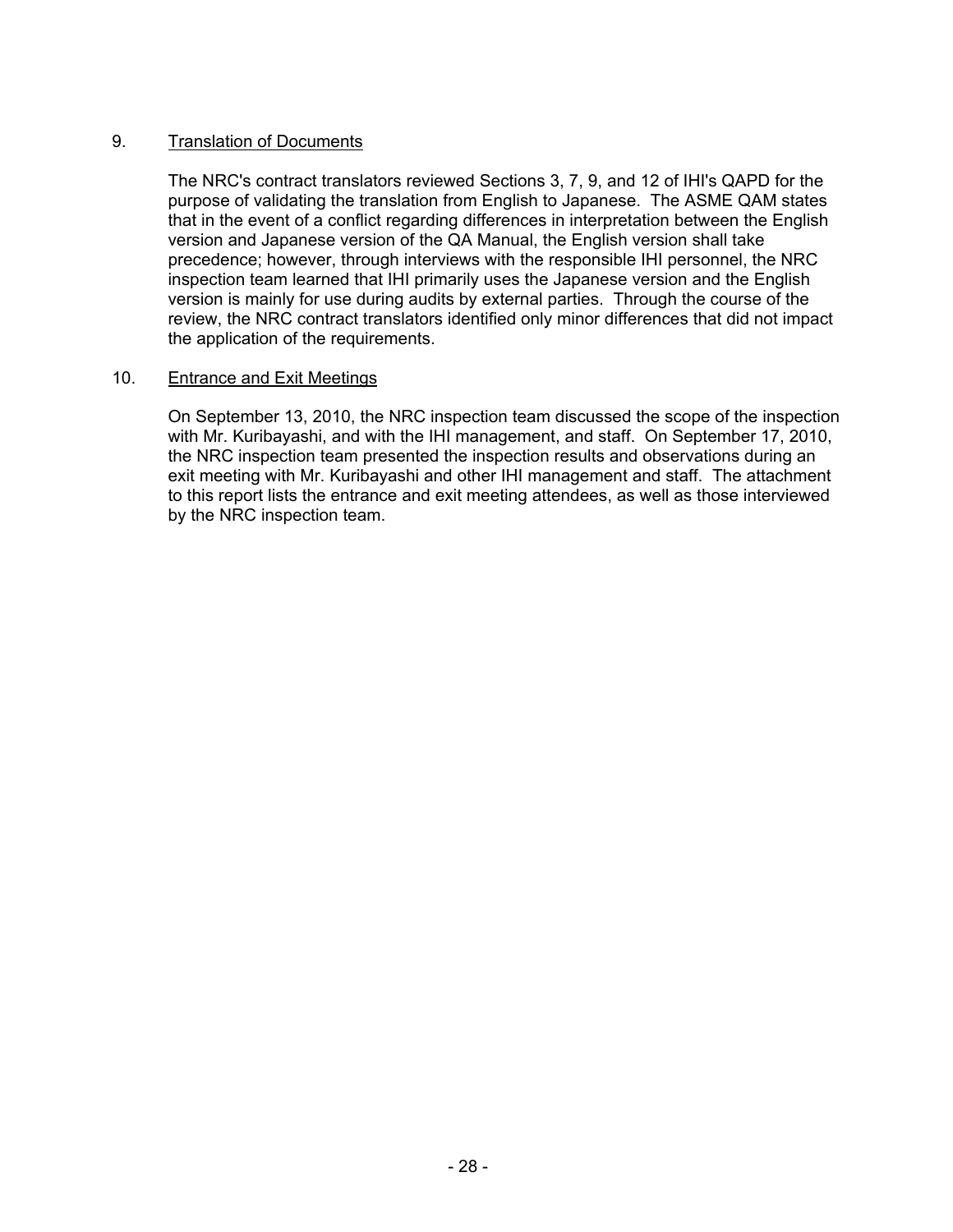# **ATTACHMENT**

# 1. ENTRANCE AND EXIT MEETING ATTENDEES

| <b>Name</b>                                                                                      | <b>Title</b>                                | Affiliation    | Entrance                  | Exit                      | Interviewed             |
|--------------------------------------------------------------------------------------------------|---------------------------------------------|----------------|---------------------------|---------------------------|-------------------------|
| Richard                                                                                          | Supervisor,                                 | <b>NRC</b>     | X                         | X                         |                         |
| Rasmussen                                                                                        | QA/Vendor Inspection                        |                |                           |                           |                         |
| <b>Team Lead</b><br><b>Richard McIntyre</b>                                                      |                                             | <b>NRC</b>     | X                         | X                         |                         |
| Samantha Crane                                                                                   | <b>Rx Operations Eng</b>                    | <b>NRC</b>     | $\overline{\mathsf{x}}$   | $\overline{X}$            |                         |
| Jamie Heisserer                                                                                  | Construction<br>Inspector                   | <b>NRC</b>     | $\overline{\mathsf{x}}$   | $\overline{\mathsf{x}}$   |                         |
| <b>Tim Steingass</b>                                                                             | <b>Materials Engineer</b>                   | <b>NRC</b>     | X                         | $\boldsymbol{\mathsf{X}}$ |                         |
| Kenichi Watanabe<br>Assistant Director of<br>International<br>Programs                           |                                             | <b>JNES</b>    | $\overline{\mathsf{x}}$   |                           |                         |
| Shunichiro<br>Senior Inspector,<br><b>International Affairs</b><br>Yamamoto<br><b>Division</b>   |                                             | <b>JNES</b>    | X                         |                           |                         |
| Yamanaka<br>Senior Officer,<br>Takeshi<br><b>Technical Planning</b><br>and Coordination<br>Group |                                             | <b>JNES</b>    | $\boldsymbol{\mathsf{X}}$ | $\boldsymbol{\mathsf{X}}$ |                         |
| Yoshimura Naoki<br>Senior Inspector,<br><b>Inspection Affairs</b><br><b>Division</b>             |                                             | <b>JNES</b>    | $\overline{\mathsf{x}}$   | $\overline{\mathsf{x}}$   |                         |
| Otsuka Takehiro<br>Senior Staff, Office of<br>International<br>Programs                          |                                             | <b>JNES</b>    |                           | X                         |                         |
| Takashi<br>General Manager,<br><b>Quality Assurance</b><br>Kuribayshi<br>Department              |                                             | <b>IHI</b>     | $\sf X$                   | $\sf X$                   | $\mathsf{X}$            |
| General Manager,<br>Ryota Okubo<br>Production<br><b>Engineering Group</b>                        |                                             | <b>IHI</b>     | $\sf X$                   | $\boldsymbol{\mathsf{X}}$ | $\overline{\mathsf{x}}$ |
| <b>NDE Level III and</b><br>Takayuki Yagi<br>Manager, Quality<br><b>Control Group</b>            |                                             | $\overline{H}$ | $\overline{\mathsf{x}}$   | $\times$                  | $\overline{\mathsf{x}}$ |
| Hiroshi Takeda<br>Manager,<br><b>Manufacturing Group</b>                                         |                                             | <b>IHI</b>     | X                         | X                         | X                       |
| Toru Yoshida<br><b>Heat Treating</b><br>Foreman                                                  |                                             | <b>IHI</b>     |                           |                           | $\overline{\mathsf{X}}$ |
| Junya Nishihata                                                                                  | <b>NDE Level II</b>                         | IHI            |                           |                           | X                       |
| Nobuyuki Neda<br>Project Manager                                                                 |                                             | IHI            |                           |                           |                         |
| Hiroaki<br>Project Manager<br>Hatakenaka<br>(STP3 RPV)                                           |                                             | IHI            | $\frac{x}{x}$             | X                         |                         |
| Kenji Hirano<br>General Manager of<br><b>Engineering Group</b>                                   |                                             | <b>IHI</b>     | $\overline{\mathsf{x}}$   | $\overline{\mathsf{x}}$   |                         |
| Masaki Sakai                                                                                     | General Manager of<br><b>NPE Department</b> | IHI            | X                         | $\sf X$                   |                         |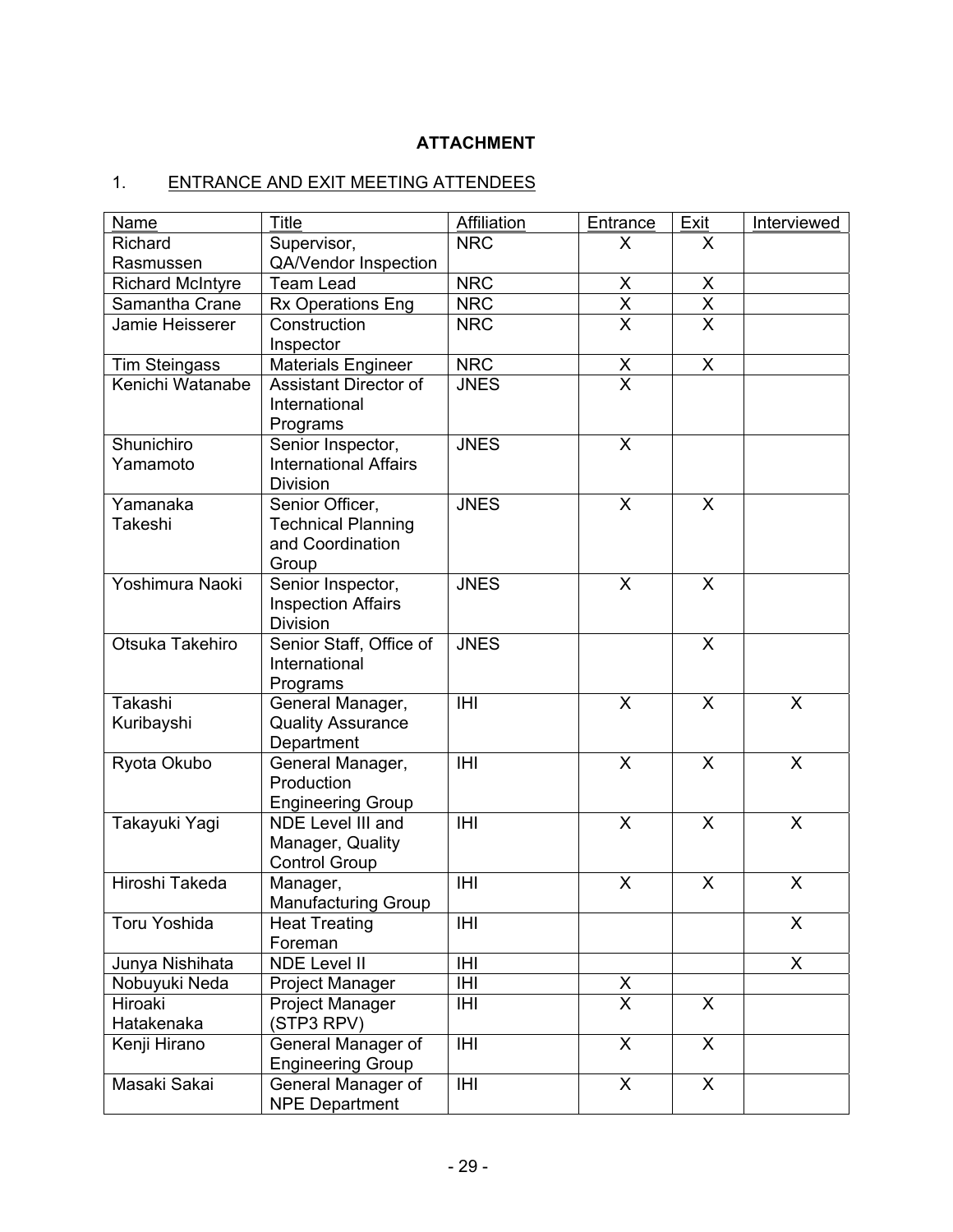| Ichiro Watabe                                                              | General Manager of<br>QC Group               | <b>IHI</b>                      | X                               | X                                   |              |
|----------------------------------------------------------------------------|----------------------------------------------|---------------------------------|---------------------------------|-------------------------------------|--------------|
| Kenichi Sakuma<br>General Manager of<br><b>Production Control</b><br>Group |                                              | <b>IHI</b>                      | X                               | X                                   |              |
| Akira Omori<br>General Manager of<br>Procurement<br>Department             |                                              | <b>IHI</b>                      | X                               | $\boldsymbol{\mathsf{X}}$           |              |
| Yokihiro Iwasaki                                                           | Manager of NPE<br>Department                 | <b>IHI</b>                      | X                               | $\overline{\mathsf{x}}$             |              |
| Takashi Hokari                                                             | Manager of QA<br>Department                  | <b>IHI</b>                      | X                               | $\sf X$                             | X            |
| Kazuyuki Tomoda                                                            | <b>QA Engineer</b>                           | IHI                             |                                 |                                     | X            |
| Haruhiko Terasaki                                                          | QA Engineer                                  | <b>IHI</b>                      | $\frac{\mathsf{X}}{\mathsf{X}}$ | $\frac{\mathsf{X}}{\mathsf{X}}$     |              |
| Haruri Miyaguchi                                                           | <b>Assitant to President</b>                 | <b>IHI</b>                      | $\overline{\mathsf{x}}$         |                                     |              |
| Hiroshi Takeda                                                             | Manager of<br><b>Manufacturing Group</b>     | <b>IHI</b>                      | $\overline{\mathsf{x}}$         | $\sf X$                             | $\mathsf{X}$ |
| Yuji Nagasawa                                                              | Manager of NPE<br>Department                 | <b>IHI</b>                      | $\boldsymbol{\mathsf{X}}$       | $\boldsymbol{\mathsf{X}}$           |              |
| Itaru Sazuki                                                               | Manager of NPE<br>Department                 | <b>IHI</b>                      | X                               | $\boldsymbol{\mathsf{X}}$           | X            |
| Hiroyaki Sugino<br>Manager of NPE<br>Department                            |                                              | <b>IHI</b>                      | $\sf X$                         | $\sf X$                             |              |
| Kazuhiro Mori<br>Manager of Operation<br>Control                           |                                              | <b>IHI</b>                      | $\mathsf{X}$                    |                                     |              |
| Nobuyuki Ueda<br>Manager, Project<br>Group                                 |                                              | <b>IHI</b>                      | X                               | X                                   |              |
| Tokao Takahashi<br><b>Welding Consultant,</b><br><b>Engineering Group</b>  |                                              | <b>IHI</b>                      |                                 | X                                   | $\mathsf{X}$ |
| Shinya Masuda<br><b>Welding Engineer,</b><br><b>Engineering Group</b>      |                                              | <b>IHI</b>                      |                                 | X                                   | X            |
| Tomoyuki In                                                                | Assistant Manager,<br><b>Materials Group</b> | <b>IHI</b>                      | X                               |                                     |              |
| Satoshi<br>Kobayashi                                                       | Procurement                                  | <b>IHI</b>                      |                                 | X                                   |              |
| Yuto Nishaoka                                                              | QC Engineer                                  | IHI                             |                                 | X                                   |              |
| Ikuo Uchida<br>Manager, QA<br>Department                                   |                                              | IHI                             |                                 | $\overline{X}$                      |              |
| Shigeru Miyamoto<br>QC Department                                          |                                              | IHI                             |                                 | X                                   |              |
| Shuji Nakajima                                                             | <b>QA Engineer</b>                           | IHI                             |                                 | $\frac{\overline{X}}{\overline{X}}$ |              |
| Shunji Kobayashi<br>Manager, NPE<br>Department                             |                                              | <b>IHI</b>                      |                                 |                                     |              |
| Yutaka Kodama<br><b>QA Engineer</b>                                        |                                              | <b>IHI</b>                      |                                 | $\pmb{\mathsf{X}}$                  |              |
| Manager, Quality<br><b>Terry Casteel</b><br>Assurance                      |                                              | <b>TANE</b>                     |                                 | $\overline{\mathsf{x}}$             |              |
| Hisao Ikeuchi<br>Conference<br>Interpreter                                 |                                              | Simul<br>International,<br>Inc. | X                               | X                                   |              |
| Masako Takano                                                              | Conference<br>Interpreter                    | Simul<br>International,         | X                               | X                                   |              |